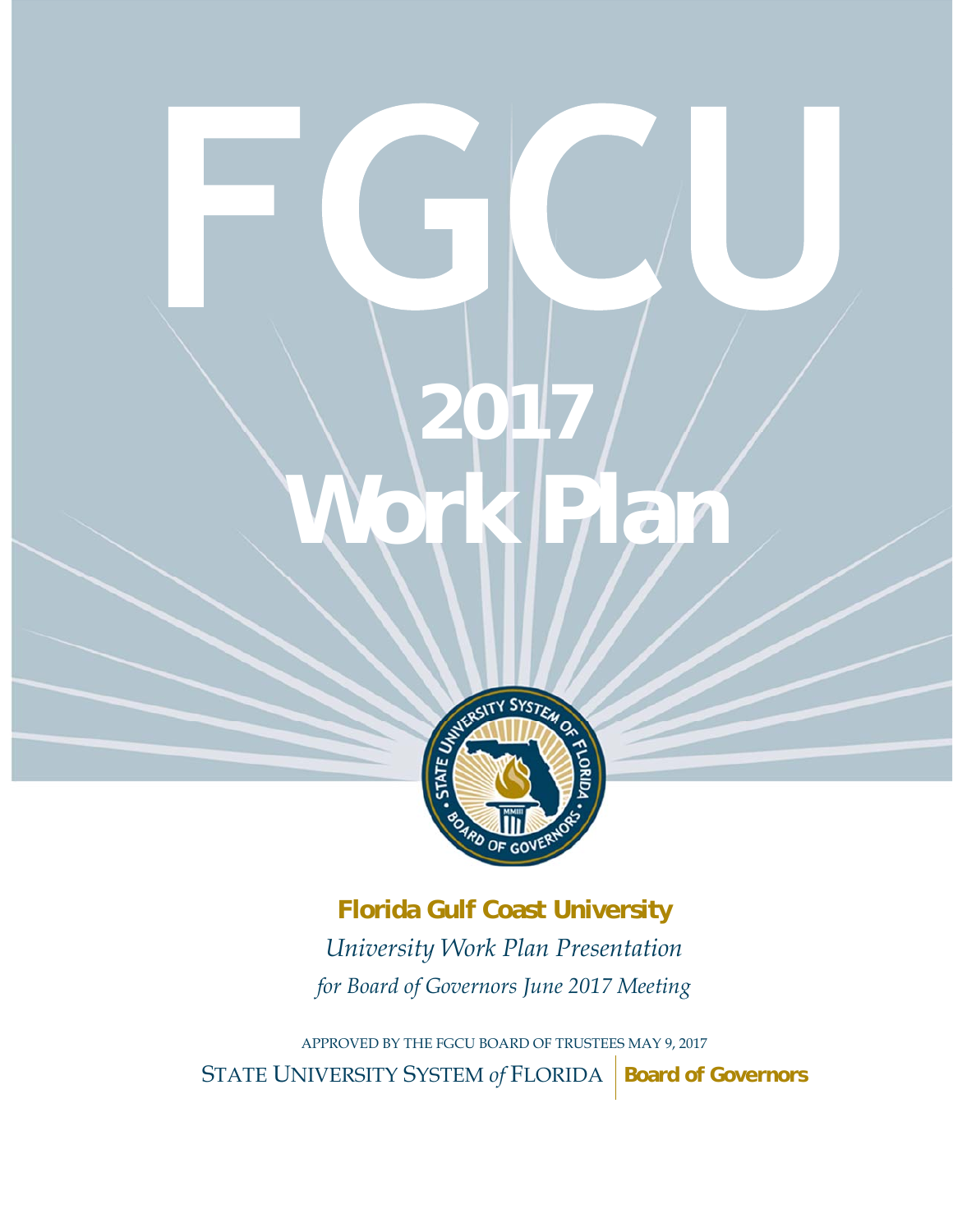

## **INTRODUCTION**

*The State University System of Florida has developed three tools that aid in guiding the System's future.* 

- *1) The Board of Governors' 2025 System Strategic Plan is driven by prospective goals and associated metrics that set future benchmarks for the System;*
- *2) The Board's Annual Accountability Report provides retrospective tracking with year-overyear and longer time periods for how the System is progressing toward its goals;*
- *3) Institutional Work Plans connect the two and create an opportunity for greater dialogue relative to how each institution contributes to the System's overall vision.*

*These three documents assist the Board with strategic planning and with setting short-, mid- and long-term goals. They also enhance the System's commitment to accountability and driving improvements in three primary areas of focus: 1) academic quality, 2) operational efficiency, and 3) return on investment.* 

*The Board will use these documents to help advocate for all System institutions and foster even greater coordination with the institutions and their Boards of Trustees.* 

*Once a Work Plan is approved by each institution's respective Boards of Trustees, the Board of Governors will review and consider the plan for potential acceptance of the one-year metric goals. Longer-term components will inform future agendas of the Board's Strategic Planning Committee. The Board's acceptance of a work plan does not constitute approval of any particular component, nor does it supersede any necessary approval processes that may be required for each component.*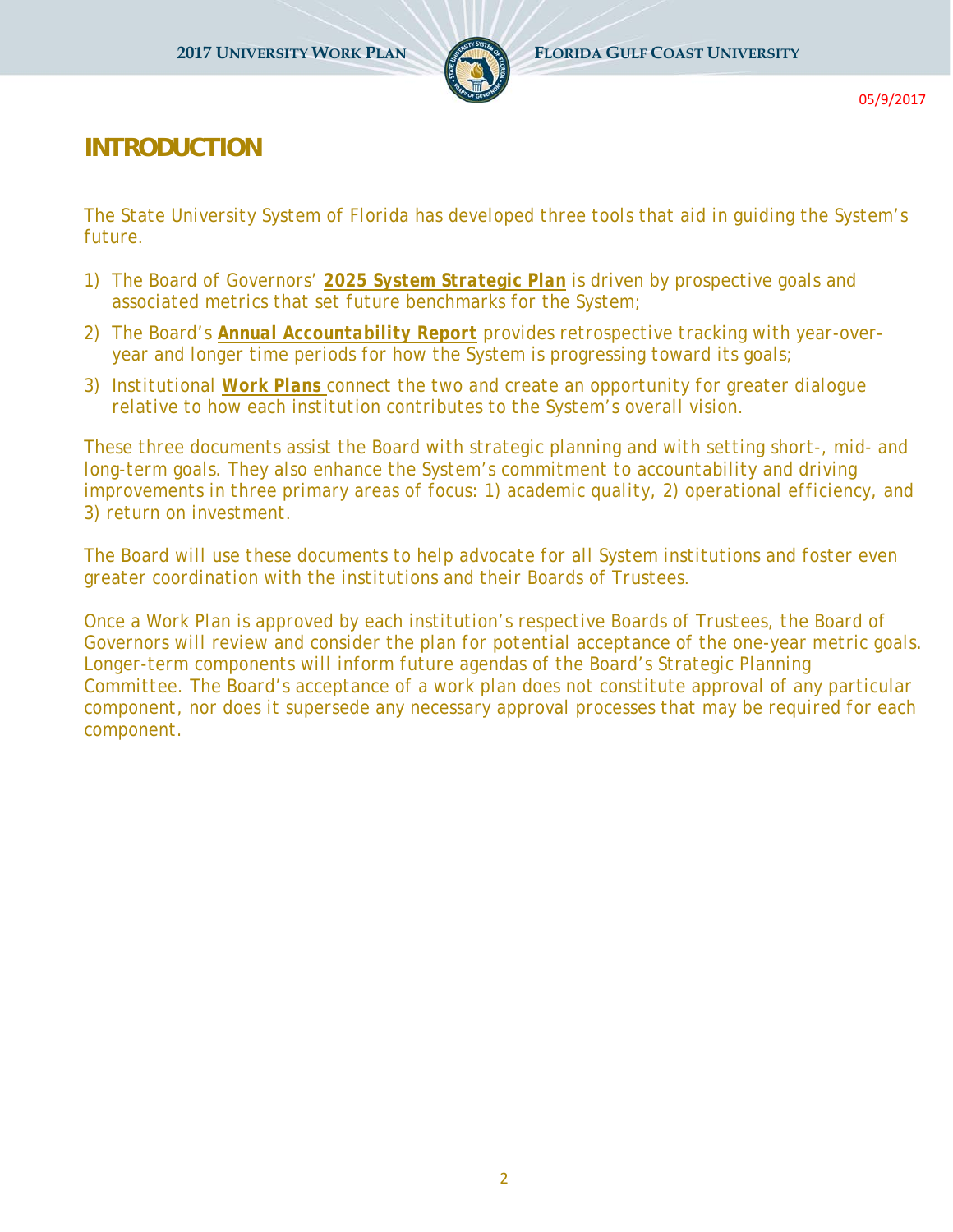

# **TABLE OF CONTENTS**

#### **1. STRATEGY**

- a. Mission Statement
- b. Vision Statement
- c. Statement of Strategy
- d. Strengths and Opportunities
- e. Key Initiatives & Investments

#### **2. PERFORMANCE BASED FUNDING METRICS**

#### **3. PREEMINENT RESEARCH UNIVERSITY METRICS**

#### **4. KEY PERFORMANCE INDICATORS**

- a. Teaching & Learning
- b. Scholarship, Research and Innovation
- c. Institution Specific Goals
- **5. ENROLLMENT PLANNING**
- **6. ACADEMIC PROGRAM COORDINATION**
- **7. UNIVERSITY REVENUES**
- **8. TUITION, FEES AND HOUSING PROJECTIONS**
- **9. DEFINITIONS**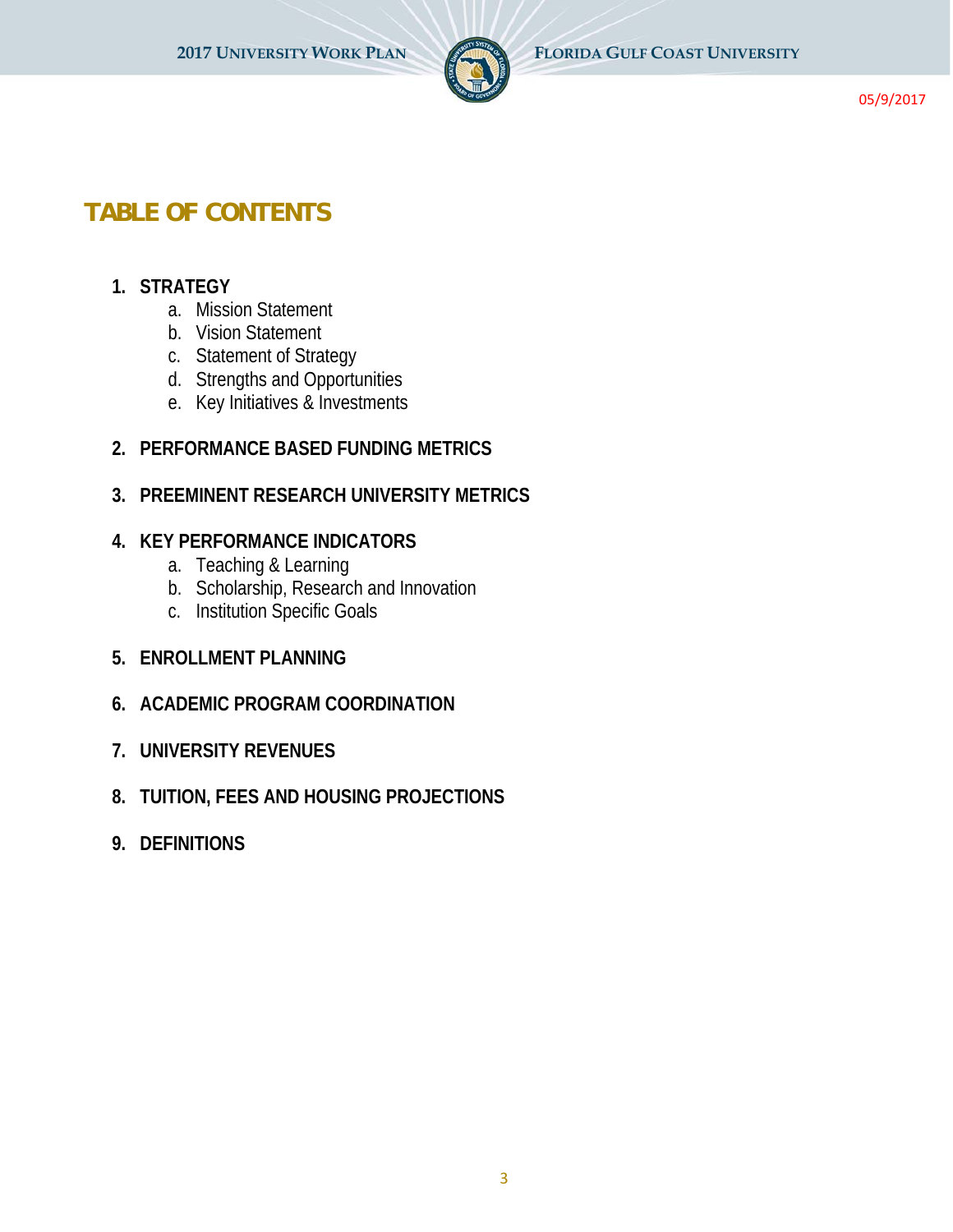

#### **MISSION STATEMENT (What is your purpose?)**

Florida Gulf Coast University, a comprehensive institution of higher education, offers undergraduate and graduate degree programs of strategic importance to Southwest Florida and beyond. FGCU seeks academic excellence in the development of selected programs and centers of distinction in science, technology, engineering and mathematics (STEM) disciplines, health professions, business, and marine and environmental sciences. Outstanding faculty and staff supported by a strong community of advisors prepare students for gainful employment and successful lives as responsible, productive and engaged citizens. FGCU emphasizes innovative, student-centered teaching and learning, promotes and practices environmental sustainability, embraces diversity, nurtures community partnerships, values public service, encourages civic responsibility, and cultivates habits of lifelong learning and the discovery of new knowledge.

#### **VISION STATEMENT (What do you aspire to?)**

Florida Gulf Coast University will achieve national prominence in offering exceptional value in highquality educational programs that address regional and statewide needs. Our programs, firmly grounded in the liberal arts and sciences, will employ emerging instructional technologies. Possessing an entrepreneurial spirit, graduates will be well prepared for productive lives as civically engaged and environmentally conscious citizens with successful careers, ready to pursue further education.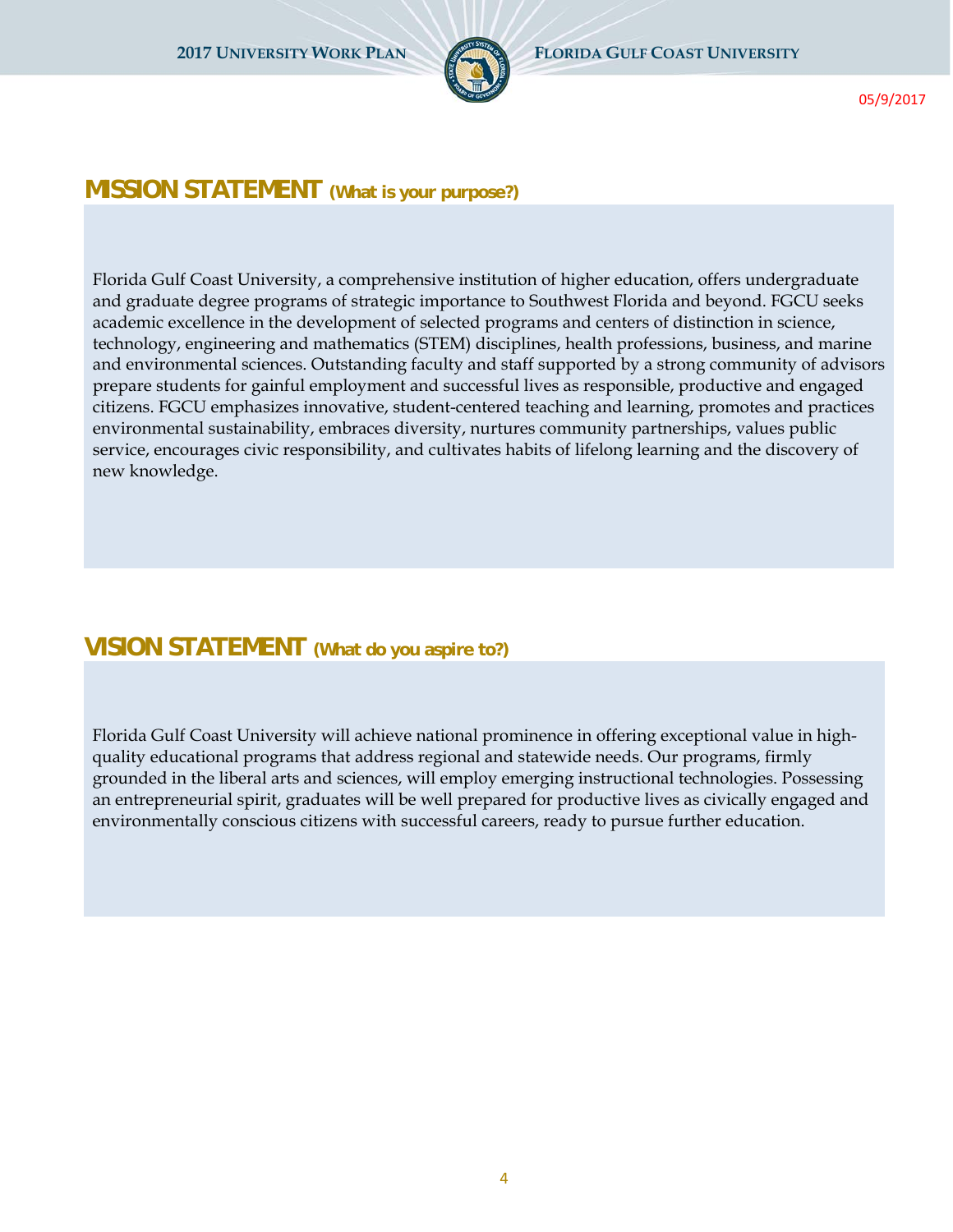

## **STATEMENT OF STRATEGY (How will you get there?)**

*Given your mission, vision, strengths and available resources, provide a brief description of your market and your strategy for addressing and leading it.* 

FGCU is the only public comprehensive state university in South Florida. FGCU is a catalyst for regional economic growth and diversification, providing affordable higher education that leads to an educated workforce largely focused on the needs of the region and the state. The majority of FGCU's graduates leave the university with no student loan debt and those FGCU graduates with debt have a loan default rate below the SUS average.

FGCU serves students that are increasingly diverse, seeking postsecondary instruction in a supportive environment characterized by relatively small classes, rigorous instruction, experiential learning, challenging scholarship, accessible information resources, entrepreneurship, and career focus. This combination not only ensures our students a competitive place in the job market, but also provides the skillset and attitude necessary to pursue advanced education and lifelong learning. FGCU students are second among the SUS in the percentage of graduates employed and/or continuing their education in Florida following graduation: a very important consideration in calculating the state's return on investment.

Student success is at the core of FGCU's mission and is the primary focus of everyone: trustees, administration, faculty, students, staff, alumni, and community. To further advance the core of our mission, FGCU is becoming more selective, restricting enrollment growth, increasing scholarship funds, incentivizing student performance, fostering scholarship, and encouraging and rewarding educational efficiency.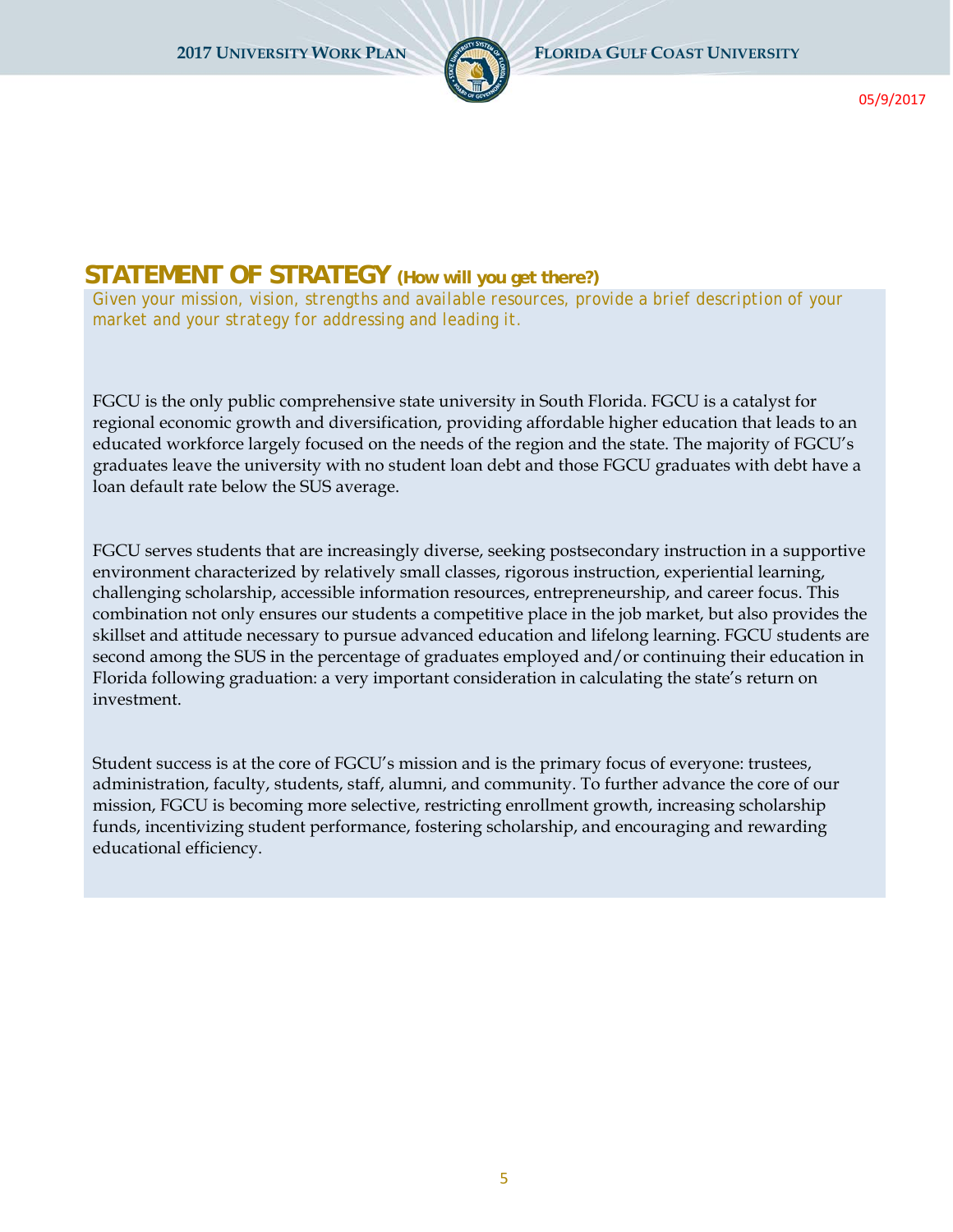

# **STRENGTHS AND OPPORTUNITIES** *(within 3 years)*

*What are your core capabilities, opportunities and challenges for improvement?* 

FGCU's core capabilities are dedicated to student growth and development. What are these capabilities and how are they manifest? FGCU students are much more likely than their peers nationally to engage in an internship, work, or have a research experience with a full-time faculty member while enrolled at FGCU. Moreover, the relationship the university enjoys with its community is outstanding as seen in its service learning statistics, community fundraising, and contributions to the regional economy including workforce development, cultural and social programming, and economic research.

Among the challenges FGCU must confront now:

- low four-year and six-year graduation rates;
- high student attrition and student transfer-out rates;
- over utilized teaching labs;
- the need for improved data systems and analytics;
- more flexible course scheduling and delivery; and,
- limited fiscal resources that include institutionally supported student grants and scholarships.

#### Opportunities include:

- welcoming FGCU's 4<sup>th</sup> president;
- a highly engaged board of trustees;
- implementation of an honors college;
- a focus on entrepreneurship;
- completion of a highly successful capital campaign;
- the prospect of PECO funds to address the growing science teaching lab shortage; and,
- a prosperous regional community that continues to increase and flourish.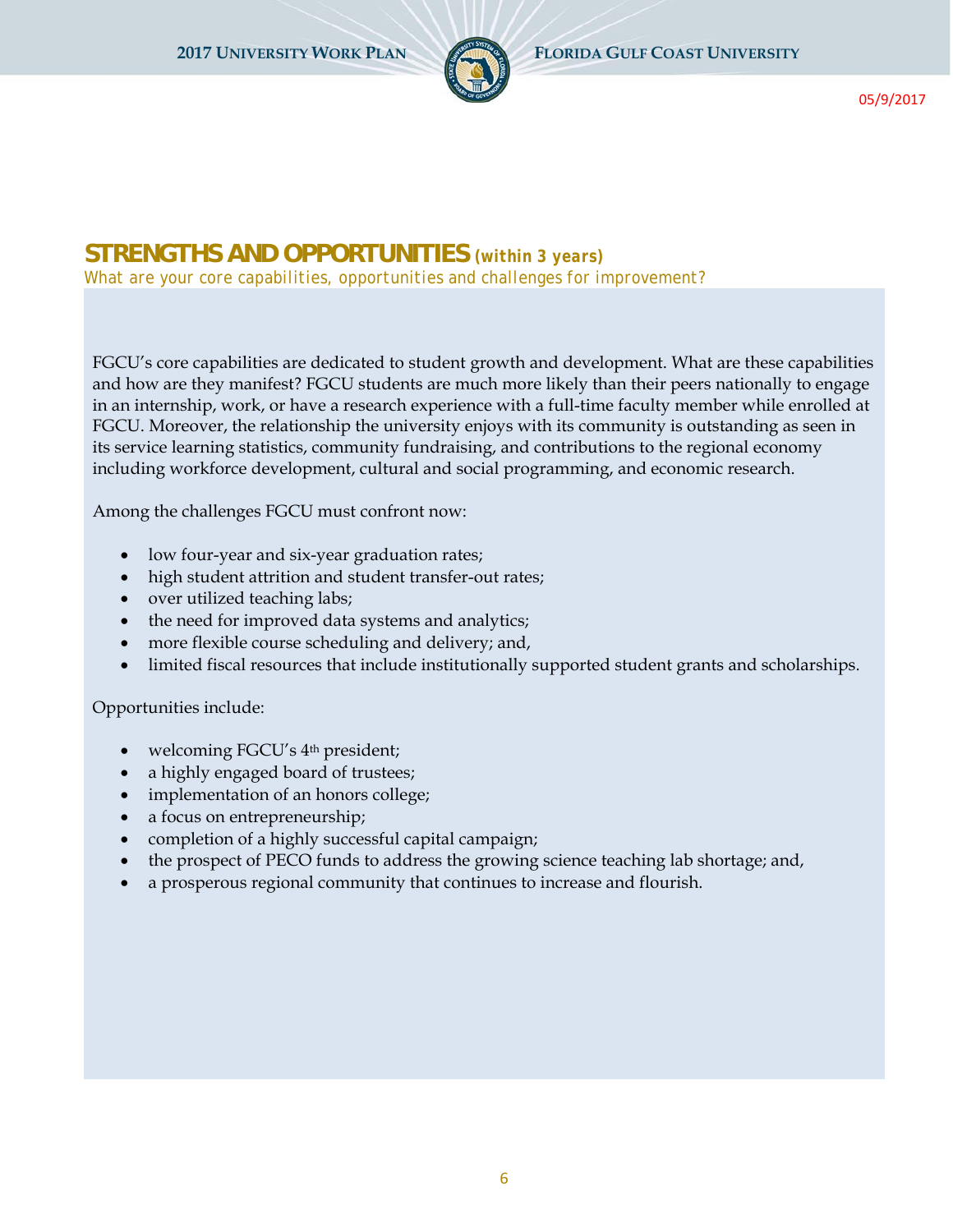

# **KEY INITIATIVES & INVESTMENTS** *(within 3 years)*

*Describe your top three key initiatives for the next three years that will drive improvement in Academic Quality, Operational Efficiency, and Return on Investment.*

FGCU will create an enrollment management function to increase graduation rates, especially within four years or less. FGCU currently does not have integration of critical offices that support student success. Services provided by these offices (e.g., admissions, financial aid, student advising, registrar, academic support, career services) while largely in place, are spread among several divisions of the University.

To leverage the strengths of each of these offices to achieve significantly enhanced student success requires their integration into a cohesive unit that has direct input to the President. This unit will provide research on FGCU student success. Utilizing the results of this research, FGCU will address the following:

- admissions practices will be adjusted;
- financial support will be targeted to those students with the greatest potential for success;
- flexible scheduling will accommodate student needs;
- additional policies, programs, and services that keep students on track to graduation will be implemented;
- enhanced student success will be encouraged and incentivized;
- students transferring out will be reduced; and,
- graduates will secure well-paying jobs with opportunities for further education.

Advisors will intervene to ensure that students are engaged and making satisfactory progress.

University data systems and analytics will be significantly enhanced to accomplish the following:

- 1) identify and enroll students with the greatest potential for academic success
- 2) retain and graduate them in four years or less.

Student tracking, student engagement, and student success data (in completing degree requirements) are to be scrutinized routinely to inform policy decisions and goal attainment especially with regard to performance funding metrics.

An Honors College that attracts and graduates high-achieving students is being established. The plan is to grow student enrollment in the Honors College by 500 (roughly 80%) in the next five years. Honors students have much higher graduation rates than the student body as a whole. The Honors College offers generous student financial support, fosters student engagement, creates a challenging intellectual environment and enhances student-life programming. It is a vehicle for attracting and retaining the best and the brightest in an ever-more competitive environment and yields increased scholarship, student retention, and timely graduation.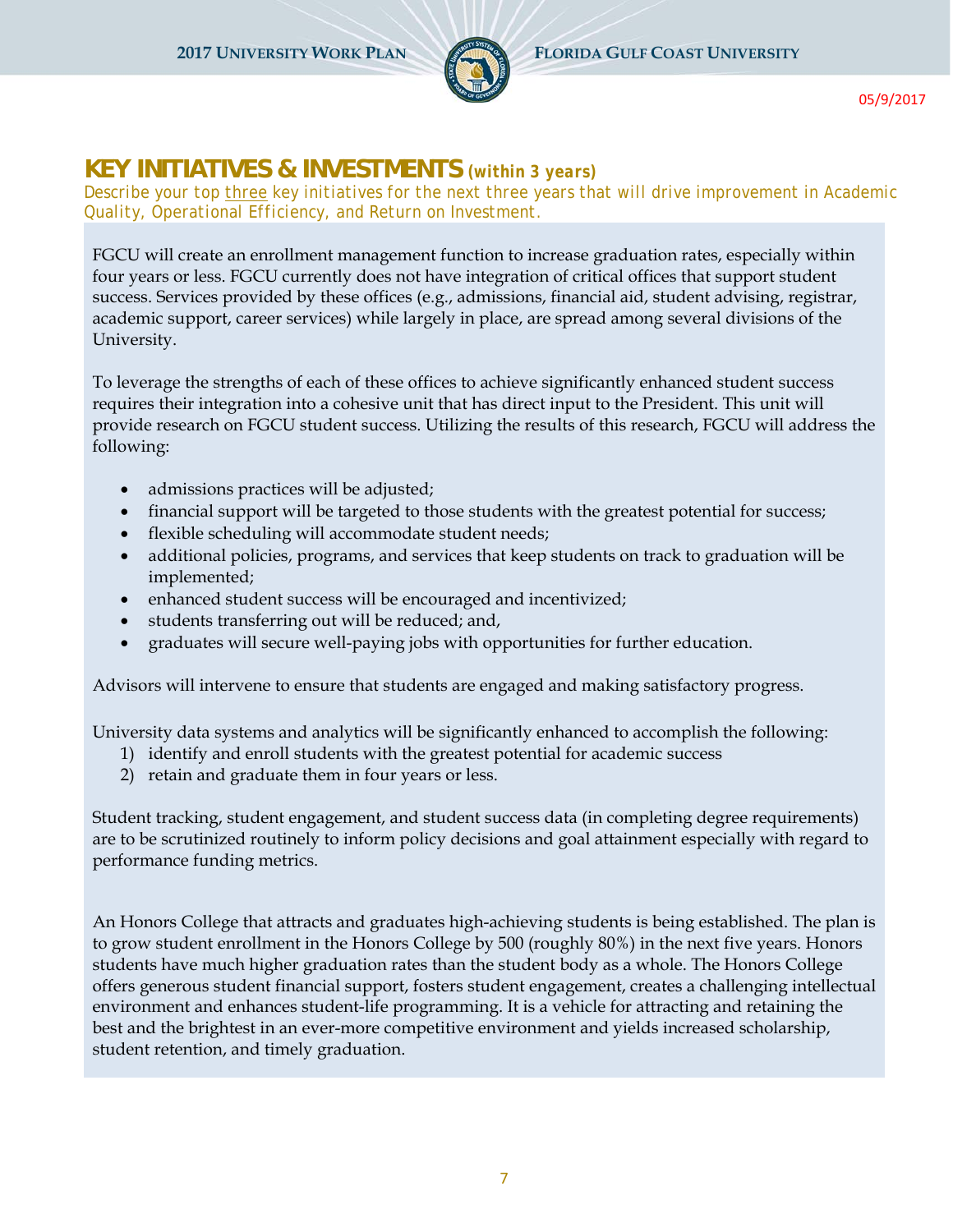

# **PERFORMANCE BASED FUNDING METRICS** (ACTUAL | *GOALS*)

|                  |                                         | 1. Percent of Bachelor's Graduates Enrolled or Employed (\$25,000+) [within one-year, anywhere in the Nation] |                  |                  |                  |                  |                  |                  |
|------------------|-----------------------------------------|---------------------------------------------------------------------------------------------------------------|------------------|------------------|------------------|------------------|------------------|------------------|
| 2010-11          | 2011-12                                 | 2012-13                                                                                                       | 2013-14          | 2014-15          | 2015-16          | 2016-17          | 2017-18          | 2018-19          |
|                  |                                         | 65.6                                                                                                          | 64.3             | 65.8             | 67               | 68               | 69               | 70               |
|                  |                                         | 2. Median Wages of Bachelor's Graduates Employed Full-time [within one-year, anywhere in the Nation]          |                  |                  |                  |                  |                  |                  |
| 2010-11          | 2011-12                                 | 2012-13                                                                                                       | 2013-14          | 2014-15          | 2015-16          | 2016-17          | 2017-18          | 2018-19          |
|                  |                                         | \$35,300                                                                                                      | \$35,200         | \$36,300         | \$37,500         | \$38,200         | \$39,000         | \$39,900         |
|                  |                                         | 3. Average Cost to the Student [Net Tuition & Fees per 120 Credit Hours for Resident Undergraduates]          |                  |                  |                  |                  |                  |                  |
| 2011-12          | 2012-13                                 | 2013-14                                                                                                       | 2014-15          | 2015-16          | 2016-17          | 2017-18          | 2018-19          | 2019-20          |
|                  |                                         | \$18,300                                                                                                      | \$18,690         | \$18,790         | \$18,690         | \$18,440         | \$18,190         | \$17,940         |
|                  | <b>4. FTIC Six-Year Graduation Rate</b> |                                                                                                               |                  |                  |                  |                  |                  |                  |
| 2006-12          | 2007-13                                 | 2008-14                                                                                                       | 2009-15          | 2010-16          | 2011-17          | 2012-18          | 2013-19          | 2014-20          |
| 43.9             | 43.2                                    | 48.8                                                                                                          | 43.0             | 45.5             | 47               | 50               | 53               | 55               |
|                  |                                         | 5. Academic Progress Rate [Second Year Retention Rate with At Least a 2.0 GPA]                                |                  |                  |                  |                  |                  |                  |
| 2011-12          | 2012-13                                 | 2013-14                                                                                                       | 2014-15          | 2015-16          | 2016-17          | 2017-18          | 2018-19          | 2019-20          |
| 68.3             | 69.6                                    | 71.7                                                                                                          | 73.5             | 72.9             | 75               | 76               | 77               | 80               |
|                  |                                         | 6. Percentage of Bachelor's Degrees Awarded within Programs of Strategic Emphasis                             |                  |                  |                  |                  |                  |                  |
| 2011-12          | 2012-13                                 | 2013-14                                                                                                       | 2014-15          | 2015-16          | 2016-17          | 2017-18          | 2018-19          | 2019-20          |
| 42.4             | 43.8                                    | 45.2                                                                                                          | 44.7             | 47.9             | 49               | 50               | 51               | 52               |
|                  |                                         | 7. University Access Rate [Percent of Undergraduates with a Pell grant]                                       |                  |                  |                  |                  |                  |                  |
| <b>FALL 2011</b> | <b>FALL 2012</b>                        | <b>FALL 2013</b>                                                                                              | <b>FALL 2014</b> | <b>FALL 2015</b> | <b>FALL 2016</b> | <b>FALL 2017</b> | <b>FALL 2018</b> | <b>FALL 2019</b> |
| 34.0             | 35.4                                    | 35.0                                                                                                          | 34.2             | 31.9             | 33               | 33               | 34               | 34               |
|                  |                                         | 8. Percentage of Graduate Degrees Awarded within Programs of Strategic Emphasis                               |                  |                  |                  |                  |                  |                  |
| 2011-12          | 2012-13                                 | 2013-14                                                                                                       | 2014-15          | 2015-16          | 2016-17          | 2017-18          | 2018-19          | 2019-20          |
| 52.9             | 66.2                                    | 63.6                                                                                                          | 60.2             | 65.3             | 66               | 67               | 68               | 69               |
|                  |                                         | 9. BOG Choice: Percent of Baccalaureate Degrees Awarded Without Excess Hours                                  |                  |                  |                  |                  |                  |                  |
| 2011-12          | 2012-13                                 | 2013-14                                                                                                       | 2014-15          | 2015-16          | 2016-17          | 2017-18          | 2018-19          | 2019-20          |
| 69.5             | 71.9                                    | 72.3                                                                                                          | 75.9             | 75.6             | 77               | 78               | 79               | 80               |
|                  |                                         | 10. BOT Choice: Bachelor's Degrees Awarded to Minorities                                                      |                  |                  |                  |                  |                  |                  |
| 2012             | 2013                                    | 2014                                                                                                          | 2015             | 2016             | 2017             | 2018             | 2019             | 2020             |
| 307              | 427                                     | 452                                                                                                           | 504              | 549              | 569              | 589              | 609              | 629              |

Note: Metrics are defined in appendix. For more information about the PBF model visit: http://www.flbog.edu/about/budget/performance\_funding.php.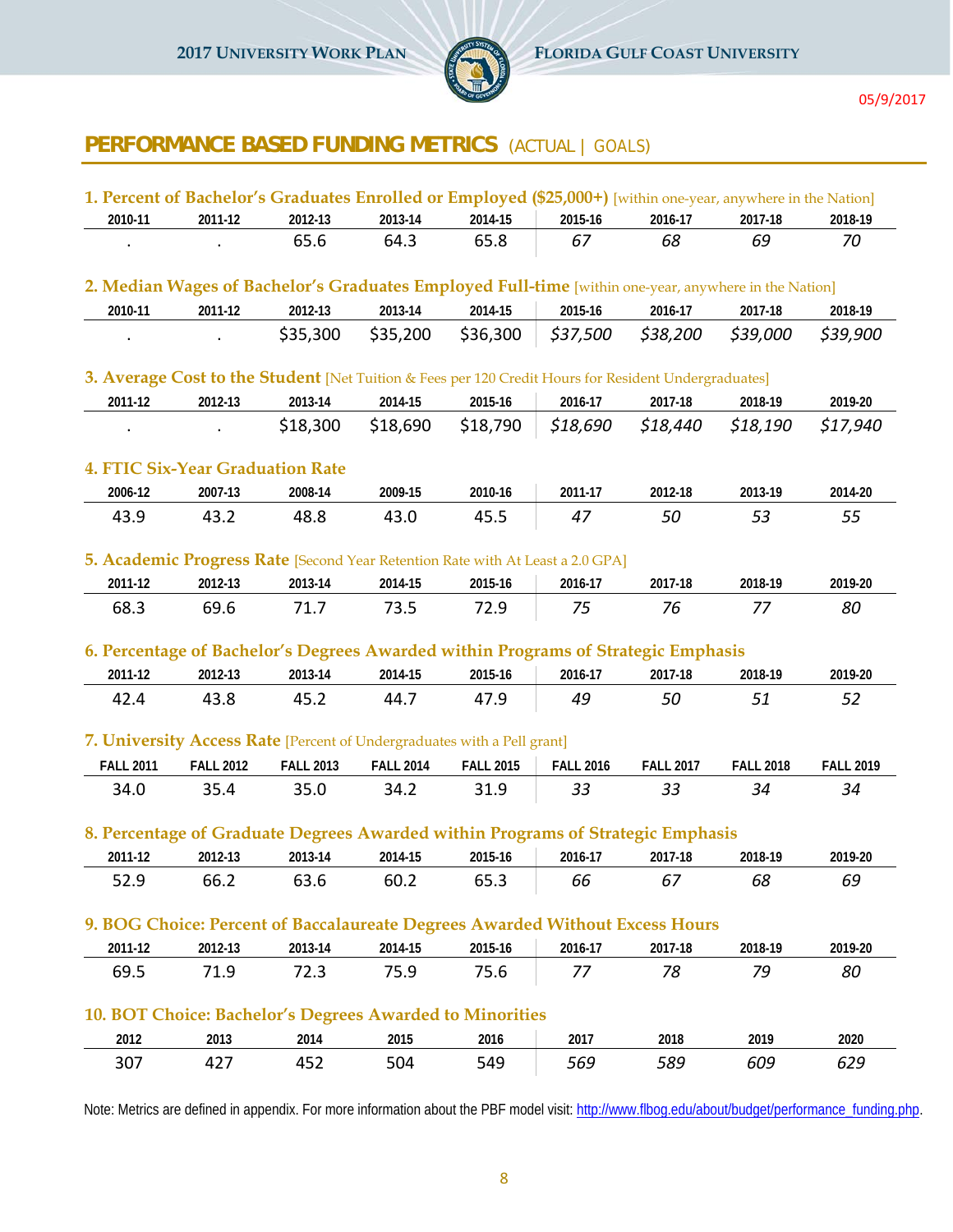

# **KEY PERFORMANCE INDICATORS** (ACTUAL | *GOALS*)

## **Teaching & Learning Metrics** (from the 2025 System Strategic Plan that are not included in the PBF section)

|                  | 1. Public University National Ranking [Top50 ranking based on BOG's official list of publications] |                  |                  |                  |                  |                  |                  |                  |
|------------------|----------------------------------------------------------------------------------------------------|------------------|------------------|------------------|------------------|------------------|------------------|------------------|
| 2013             | 2014                                                                                               | 2015             | 2016             | 2017             | 2018             | 2019             | 2020             | 2021             |
| $\mathbf 0$      | $\Omega$                                                                                           | 0                | $\mathbf 0$      | $\mathbf 0$      | 0                | 0                | 0                | 0                |
|                  | 2. Percent of Freshmen in Top 10% of High School Class                                             |                  |                  |                  |                  |                  |                  |                  |
| <b>Fall 2012</b> | <b>Fall 2013</b>                                                                                   | <b>Fall 2014</b> | <b>Fall 2015</b> | <b>Fall 2016</b> | <b>Fall 2017</b> | <b>Fall 2018</b> | <b>Fall 2019</b> | <b>Fall 2020</b> |
| 9                | 11                                                                                                 | 15               | 13               | 14               | 15               | 16               | 17               | 20               |
|                  | 3. Professional Licensure & Certification Exam Pass Rates Above Benchmarks                         |                  |                  |                  |                  |                  |                  |                  |
| 2011-12          | 2012-13                                                                                            | 2013-14          | 2014-15          | 2015-16          | 2016-17          | 2017-18          | 2018-19          | 2019-20          |
| $2$ of $3$       | $2$ of $3$                                                                                         | $2$ of $2$       | $2$ of $2$       | $1$ of $2$       | $2$ of $2$       | $2$ of $2$       | $2$ of $2$       | $2$ of $2$       |
|                  |                                                                                                    |                  |                  |                  |                  |                  |                  |                  |
|                  | 4. Time to Degree for FTICs in 120hr programs                                                      |                  |                  |                  |                  |                  |                  |                  |
| 2011-12          | 2012-13                                                                                            | 2013-14          | 2014-15          | 2015-16          | 2016-17<br>4.4   | 2017-18<br>4.3   | 2018-19<br>4.2   | 2019-20<br>4.0   |
| 4.5              | 4.6                                                                                                | 4.5              | 4.5              | 4.5              |                  |                  |                  |                  |
|                  | 5. Four-Year FTIC Graduation Rates [full-time students only]                                       |                  |                  |                  |                  |                  |                  |                  |
| 2008-12          | 2009-13                                                                                            | 2010-14          | 2011-15          | 2012-16          | 2013-17          | 2014-18          | 2015-19          | 2016-20          |
| 24               | 21                                                                                                 | 20               | 21               | 22               | 22               | 23               | 30               | 32               |
|                  | 6. Bachelor's Degrees Awarded [First Majors Only]                                                  |                  |                  |                  |                  |                  |                  |                  |
| 2011-12          | 2012-13                                                                                            | 2013-14          | 2014-15          | 2015-16          | 2016-17          | 2017-18          | 2018-19          | 2019-20          |
| 1,744            | 1,875                                                                                              | 1,864            | 2,062            | 2,331            | 2,400            | 2,450            | 2,500            | 2,550            |
|                  | 7. Graduate Degrees Awarded [First Majors Only]                                                    |                  |                  |                  |                  |                  |                  |                  |
| 2011-12          | 2012-13                                                                                            | 2013-14          | 2014-15          | 2015-16          | 2016-17          | 2017-18          | 2018-19          | 2019-20          |
| 397              | 385                                                                                                | 368              | 339              | 300              | 325              | 350              | 375              | 400              |
|                  | 8. Percentage of Bachelor's Degrees Awarded to African-American & Hispanic Students                |                  |                  |                  |                  |                  |                  |                  |
| 2011-12          | 2012-13                                                                                            | 2013-14          | 2014-15          | 2015-16          | 2016-17          | 2017-18          | 2018-19          | 2019-20          |
| 18               | 23                                                                                                 | 25               | 25               | 24               | 25               | 25               | 26               | 26               |
|                  |                                                                                                    |                  |                  |                  |                  |                  |                  |                  |
|                  | 9. Percentage of Adult (Aged 25+) Undergraduates Enrolled                                          |                  |                  |                  |                  |                  |                  |                  |
| <b>Fall 2012</b> | <b>Fall 2013</b>                                                                                   | <b>Fall 2014</b> | <b>Fall 2015</b> | <b>Fall 2016</b> | <b>Fall 2017</b> | <b>Fall 2018</b> | <b>Fall 2019</b> | <b>Fall 2020</b> |
| 14               | 13                                                                                                 | 13               | 12               | 12               | 12               | 12               | 13               | 13               |
|                  | 10. Percent of Undergraduate FTE in Online Courses                                                 |                  |                  |                  |                  |                  |                  |                  |
| 2011-12          | 2012-13                                                                                            | 2013-14          | 2014-15          | 2015-16          | 2016-17          | 2017-18          | 2018-19          | 2019-20          |
| 15               | 15                                                                                                 | 16               | 18               | 21               | 23               | 25               | 27               | 30               |
|                  | 11. Percent of Bachelor's Degrees in STEM & Health                                                 |                  |                  |                  |                  |                  |                  |                  |
| 2011-12          | 2012-13                                                                                            | 2013-14          | 2014-15          | 2015-16          | 2016-17          | 2017-18          | 2018-19          | 2019-20          |
| 26               | 28                                                                                                 | 30               | 31               | 33               | 34               | 35               | 36               | 37               |
|                  | 12. Percent of Graduate Degrees in STEM & Health                                                   |                  |                  |                  |                  |                  |                  |                  |
| 2011-12          | 2012-13                                                                                            | 2013-14          | 2014-15          | 2015-16          | 2016-17          | 2017-18          | 2018-19          | 2019-20          |
| 29               | 32                                                                                                 | 35               | 37               | 36               | 39               | 40               | 41               | 42               |
|                  |                                                                                                    |                  |                  |                  |                  |                  |                  |                  |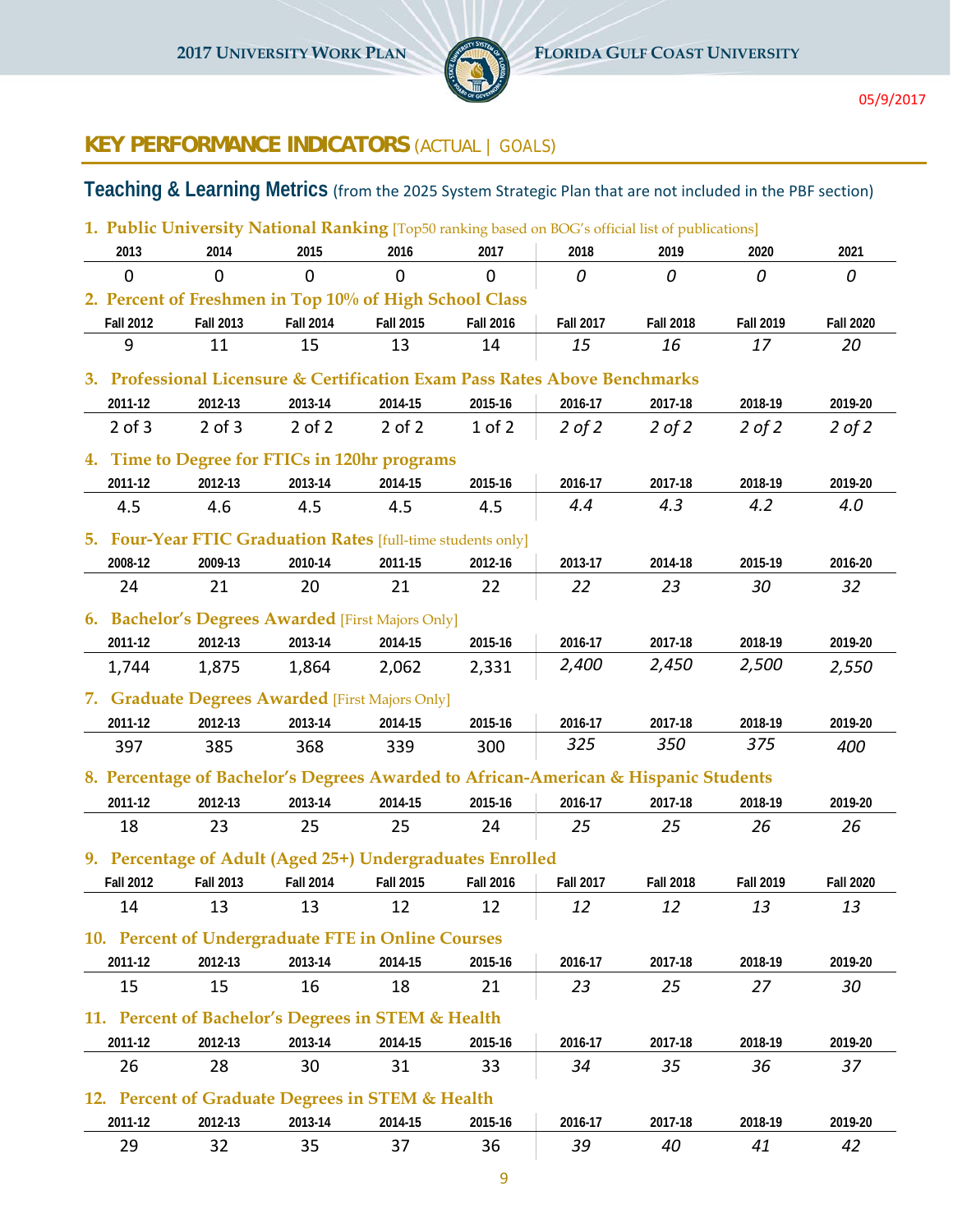

## **KEY PERFORMANCE INDICATORS** (ACTUAL | *GOALS*)

#### **Scholarship, Research and Innovation Metrics (**additional metrics from the 2025 System Strategic Plan)

|                   | 1. National Academy Memberships                                     |                  |                  |                  |                  |                  |                  |                  |
|-------------------|---------------------------------------------------------------------|------------------|------------------|------------------|------------------|------------------|------------------|------------------|
| 2013              | 2014                                                                | 2015             | 2016             | 2017             | 2018             | 2019             | 2020             | 2021             |
| $\mathbf 0$       | $\Omega$                                                            | $\mathbf 0$      | 0                | $\mathbf 0$      | $\Omega$         | $\Omega$         | $\Omega$         | $\Omega$         |
| 2. Faculty Awards |                                                                     |                  |                  |                  |                  |                  |                  |                  |
| <b>Fall 2010</b>  | <b>Fall 2011</b>                                                    | <b>Fall 2012</b> | <b>Fall 2013</b> | <b>Fall 2014</b> | <b>Fall 2015</b> | <b>Fall 2016</b> | <b>Fall 2017</b> | <b>Fall 2018</b> |
| $\Omega$          | $\mathbf{1}$                                                        | $\Omega$         | $\mathbf{1}$     | $\mathbf{0}$     | $\Omega$         | $\mathbf{0}$     | $\Omega$         | $\Omega$         |
|                   | 3. Total Research Expenditures (\$M)                                |                  |                  |                  |                  |                  |                  |                  |
| 2011-12           | 2012-13                                                             | 2013-14          | 2014-15          | 2015-16          | 2016-17          | 2017-18          | 2018-19          | 2019-20          |
| \$14              | \$15                                                                | \$10             | \$9              | \$7              | \$8              | \$9              | \$10             | \$11             |
|                   | 4. Percentage of Research Expenditures Funded from External Sources |                  |                  |                  |                  |                  |                  |                  |
| 2011-12           | 2012-13                                                             | 2013-14          | 2014-15          | 2015-16          | 2016-17          | 2017-18          | 2018-19          | 2019-20          |
| 89                | 87                                                                  | 72               | 74               | 77               | 76               | 77               | 78               | 79               |
|                   | 5. Utility Patents Awarded [from the USPTO]                         |                  |                  |                  |                  |                  |                  |                  |
| 2011              | 2012                                                                | 2013             | 2014             | 2015             | 2016             | 2017             | 2018             | 2019             |
| 0                 | 0                                                                   | 0                | $\overline{2}$   | 0                | 0                | 0                | 1                | $\overline{2}$   |
|                   | 6. Licenses/Options Executed                                        |                  |                  |                  |                  |                  |                  |                  |
| 2010-11           | 2011-12                                                             | 2012-13          | 2013-14          | 2014-15          | 2015-16          | 2016-17          | 2017-18          | 2018-19          |
| $\Omega$          | $\Omega$                                                            | 1                | 0                | $\Omega$         | $\Omega$         | $\Omega$         | 1                | $\overline{2}$   |
|                   | 7. Number of Start-up Companies Created                             |                  |                  |                  |                  |                  |                  |                  |
| 2010-11           | 2011-12                                                             | 2012-13          | 2013-14          | 2014-15          | 2015-16          | 2016-17          | 2017-18          | 2018-19          |
| $\mathbf 0$       | $\mathbf 0$                                                         | 0                | 0                | $\overline{0}$   | 0                | 0                | $\overline{2}$   | 5                |

#### **Institution Specific Goals** *(optional)*

To further distinguish the university's distinctive mission, the university may choose to provide additional metric goals that are based on the university's own strategic plan.

|                                                                                    | 2015<br><b>ACTUAL</b>   | 2016<br><b>ACTUAL</b> | 2017<br><b>GOALS</b> | 2018<br><b>GOALS</b> | 2019<br><b>GOALS</b> | 2020<br><b>GOALS</b> | 2021<br><b>GOALS</b> |
|------------------------------------------------------------------------------------|-------------------------|-----------------------|----------------------|----------------------|----------------------|----------------------|----------------------|
| Metric #1<br>Undergraduate student<br>publications and<br>performances             | <b>Not</b><br>collected | 11                    | 15                   | 20                   | 25                   | 30                   | 35                   |
| Metric #2<br>Increase in Number of<br><b>Students in Honors</b><br>Program/College | Not<br>Collected        | 674                   | 770                  | 875                  | 975                  | 1035                 | 1200                 |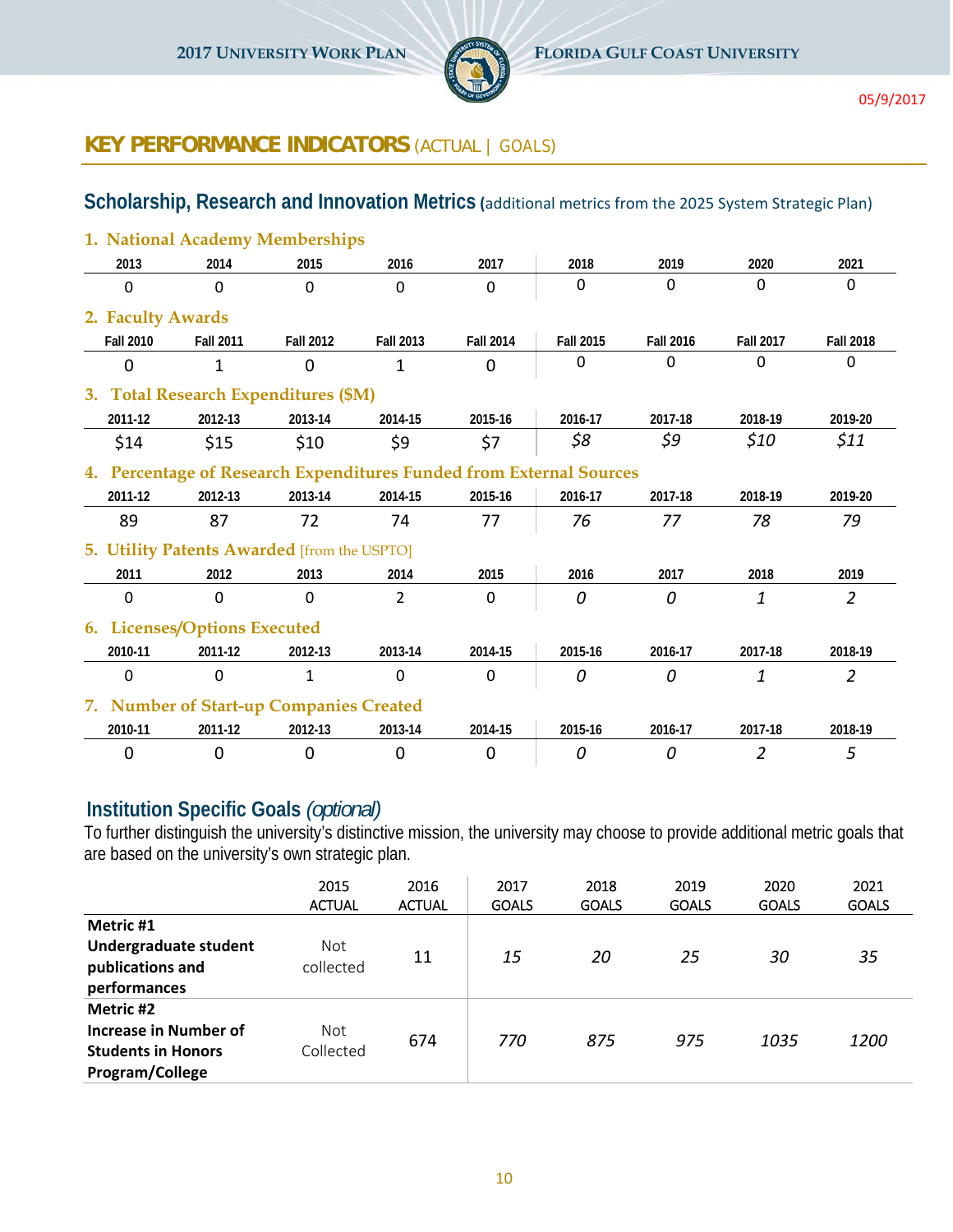

#### **ENROLLMENT PLANNING** (ACTUAL | *PLAN*)

#### **Planned Headcount Enrollment by Student Type** *(for all students at all campuses)*

|                       | <b>FALL 2012</b><br><b>ACTUAL</b> | <b>FALL 2013</b><br><b>ACTUAL</b> | <b>FALL 2014</b><br><b>ACTUAL</b> | <b>FALL 2015</b><br><b>ACTUAL</b> | <b>FALL 2016</b><br><b>ACTUAL</b> | <b>FALL 2017</b><br><b>PLAN</b> | <b>FALL 2018</b><br><b>PLAN</b> | <b>FALL 2019</b><br><b>PLAN</b> | <b>FALL 2020</b><br><b>PLAN</b> |
|-----------------------|-----------------------------------|-----------------------------------|-----------------------------------|-----------------------------------|-----------------------------------|---------------------------------|---------------------------------|---------------------------------|---------------------------------|
| <b>UNDERGRADUATE</b>  |                                   |                                   |                                   |                                   |                                   |                                 |                                 |                                 |                                 |
| FTIC (Regular Admit)  | 7,868                             | 8,348                             | 8,998                             | 9,351                             | 9,258                             | 9351                            | 9445                            | 9539                            | 9634                            |
| FTIC (Profile Admit)  | 330                               | 377                               | 353                               | 301                               | 282                               | 285                             | 288                             | 291                             | 294                             |
| FCS AA Transfers      | 1,659                             | 1,710                             | 1,656                             | 1,640                             | 1,606                             | 1622                            | 1638                            | 1654                            | 1671                            |
| Other AA Transfers    | 236                               | 238                               | 208                               | 210                               | 206                               | 208                             | 210                             | 212                             | 214                             |
| Post-Baccalaureates   | $\Omega$                          | 0                                 | 170                               | 178                               | 157                               | 159                             | 161                             | 163                             | 165                             |
| Other Undergraduates  | 1,941                             | 2,081                             | 1,816                             | 1,896                             | 2,035                             | 2055                            | 2076                            | 2097                            | 2118                            |
| Subtotal              | 12,034                            | 12,754                            | 13,201                            | 13,576                            | 13,544                            | 13680                           | 13818                           | 13956                           | 14096                           |
| <b>GRADUATE</b>       |                                   |                                   |                                   |                                   |                                   |                                 |                                 |                                 |                                 |
| Master's              | 920                               | 863                               | 838                               | 834                               | 798                               | 880                             | 960                             | 1050                            | 1150                            |
| Research Doctoral     | 48                                | 48                                | 64                                | 52                                | 72                                | 73                              | 74                              | 75                              | 76                              |
| Professional Doctoral | 80                                | 76                                | 95                                | 94                                | 116                               | 117                             | 118                             | 119                             | 120                             |
| Subtotal              | 1,048                             | 987                               | 997                               | 980                               | 986                               | <i>1070</i>                     | 1152                            | 1244                            | 1346                            |
| <b>UNCLASSIFIED</b>   |                                   |                                   |                                   |                                   |                                   |                                 |                                 |                                 |                                 |
| H.S. Dual Enrolled    | 30                                | 21                                | 25                                | 28                                | 97                                | 98                              | 99                              | 100                             | 101                             |
| Other $1$             | 330                               | 312                               | 240                               | 240                               | 194                               | 196                             | 198                             | 200                             | 202                             |
| Subtotal              | 360                               | 333                               | 265                               | 268                               | 291                               | 294                             | 297                             | 300                             | 303                             |
| <b>TOTAL</b>          | 13,442                            | 14,074                            | 14,463                            | 14,824                            | 14,821                            | 15,044                          | 15,267                          | <i>15,500</i>                   | 15,745                          |

Notes: This table reports the number of students enrolled at the university by student type categories. The student type for undergraduates is based on the Type of Student at Time of Most Recent Admission. The student type for graduates is based on the degree that is sought and the student CIP code. Unclassified refers to a student who has not yet been formally admitted into a degree program but is enrolled. The methodology for this table was revised at the June 2016 Data Administrator Workshop and matches the 2015-16 Accountability Report (Table 3A). The change improves how post-baccalaureate undergraduate students are counted. (1) 'Other Unclassified' students include Post-Baccalaureates who are not seeking a degree.

#### **Planned FTE Enrollment by Method of Instruction** *(for all students at all campuses)*

|                      | 2011-12<br><b>ACTUAL</b> | 2012-13<br><b>ACTUAL</b> | 2013-14<br><b>ACTUAL</b> | 2014-15<br><b>ACTUAL</b> | 2015-16<br><b>ACTUAL</b> | 2016-17<br><b>PLAN</b> | 2017-18<br><b>PLAN</b> | 2018-19<br><b>PLAN</b> | 2019-20<br><b>PLAN</b> |
|----------------------|--------------------------|--------------------------|--------------------------|--------------------------|--------------------------|------------------------|------------------------|------------------------|------------------------|
| <b>UNDERGRADUATE</b> |                          |                          |                          |                          |                          |                        |                        |                        |                        |
| Distance (80-100%)   | 1,485                    | 1,597                    | 1,774                    | 2,055                    | 2,428                    | 2450                   | 2946                   | 3600                   | 3636                   |
| Hybrid (50-79%)      | 263                      | 215                      | 138                      | 87                       | 120                      | 56                     | 57                     | 58                     | 59                     |
| Classroom (0-50%)    | 8,151                    | 8,572                    | 9.031                    | 9,289                    | 9,180                    | 9378                   | 9000                   | 8464                   | 8549                   |
| Subtotal             | 9,899                    | 10,384                   | 10,943                   | 11,431                   | 11,728                   | 11884                  | 12003                  | 12122                  | 12244                  |
| <b>GRADUATE</b>      |                          |                          |                          |                          |                          |                        |                        |                        |                        |
| Distance (80-100%)   | 257                      | 230                      | 217                      | 225                      | 291                      | 245                    | 247                    | 249                    | 251                    |
| Hybrid (50-79%)      | 126                      | 103                      | 63                       | 19                       | 4                        | 10                     | 10                     | 10                     | 10                     |
| Classroom (0-50%)    | 598                      | 573                      | 580                      | 593                      | 526                      | 571                    | 578                    | 584                    | 590                    |
| Subtotal             | 981                      | 906                      | 860                      | 837                      | 821                      | 826                    | 835                    | 843                    | 851                    |

Note: Full-time Equivalent (FTE) student is a measure of instructional activity that is based on the number of credit hours that students enroll. FTE is based on the standard national definition, which divides undergraduate credit hours by 30 and graduate credit hours by 24. **Distance Learning** is a course in which at least 80 percent of the direct instruction of the course is delivered using some form of technology when the student and instructor are separated by time or space, or both (per 1009.24(17), *F.S.*). **Hybrid** is a course where 50% to 79% of the instruction is delivered using some form of technology, when the student and instructor are separated by time or space, or both (per SUDS data element 2052). **Classroom**/**Traditional**, is a course in which less than 50% of the direct instruction of the course is delivered using some form of technology when the student and instructor are separated by time, space or both. This designation can include activities that do not occur in a classroom (ie, labs, internships, practica, clinicals, labs, etc) – see SUDS data element 2052.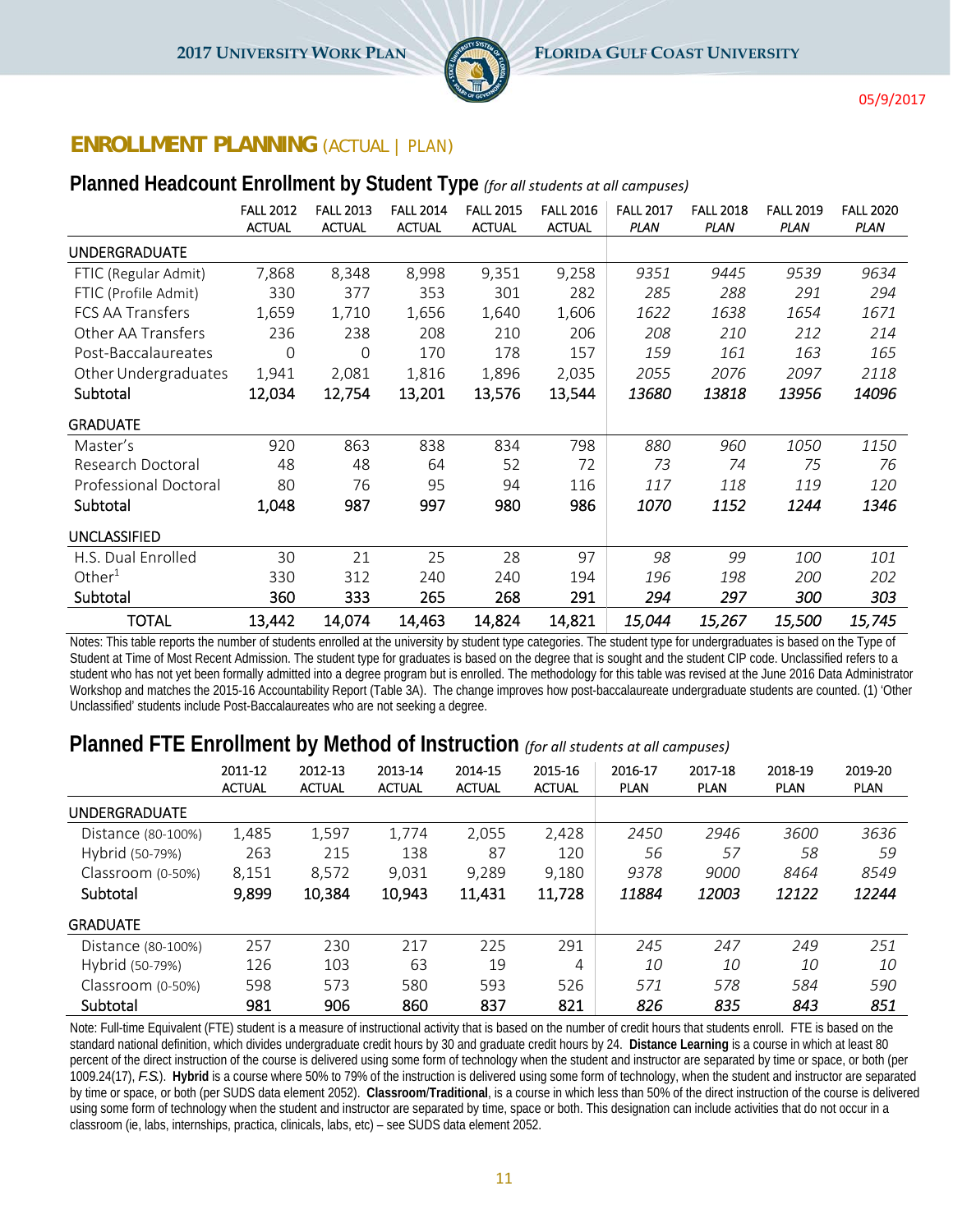

**Planned**

#### **ENROLLMENT PLANNING (continued)**

#### **Planned FTE Enrollment Plan by Student Level**

|                           | 2015-16       | 2016-17         | 2017-18     | 2018-19     | 2019-20     | 2020-21     | 2021-22     | 2022-23     | Annual<br>Growth |
|---------------------------|---------------|-----------------|-------------|-------------|-------------|-------------|-------------|-------------|------------------|
|                           | <b>ACTUAL</b> | <b>ESTIMATE</b> | <b>PLAN</b> | <b>PLAN</b> | <b>PLAN</b> | <b>PLAN</b> | <b>PLAN</b> | <b>PLAN</b> | Rate*            |
| <b>STATE FUNDABLE</b>     |               |                 |             |             |             |             |             |             |                  |
| <b>RESIDENT</b>           |               |                 |             |             |             |             |             |             |                  |
| LOWER                     | 5,554         | 5,411           | 5,465       | 5,520       | 5,575       | 5,631       | 5,687       | 5.744       | 1%               |
| <b>UPPER</b>              | 5,323         | 5,460           | 5,515       | 5,570       | 5,625       | 5,682       | 5,739       | 5,796       | 1%               |
| <b>GRAD I</b>             | 629           | 582             | 588         | 594         | 600         | 606         | 612         | 618         | 1%               |
| <b>GRAD II</b>            | 141           | 171             | 173         | 174         | 176         | 178         | 180         | 182         | 1%               |
| <b>TOTAL</b>              | 11,646        | 11,624          | 11,740      | 11,858      | 11,976      | 12,096      | 12,217      | 12,339      | 1%               |
| <b>NON RESIDENT</b>       |               |                 |             |             |             |             |             |             |                  |
| LOWER                     | 525           | 593             | 599         | 605         | 611         | 617         | 623         | 629         | 1%               |
| <b>UPPER</b>              | 215           | 259             | 262         | 264         | 267         | 270         | 272         | 275         | 1%               |
| <b>GRAD I</b>             | 28            | 35              | 35          | 36          | 36          | 36          | 37          | 37          | 1%               |
| <b>GRAD II</b>            | 15            | 19              | 19          | 19          | 20          | 20          | 20          | 20          | 1%               |
| <b>TOTAL</b>              | 782           | 906             | 915         | 924         | 933         | 943         | 952         | 962         | 1%               |
| <b>TOTAL</b>              |               |                 |             |             |             |             |             |             |                  |
| LOWER                     | 6,079         | 6,004           | 6,064       | 6,125       | 6,186       | 6,248       | 6,310       | 6,373       | 1%               |
| <b>UPPER</b>              | 5,537         | 5,719           | 5,776       | 5,834       | 5,892       | 5,951       | 6,011       | 6,071       | 1%               |
| <b>GRAD I</b>             | 657           | 617             | 623         | 629         | 636         | 642         | 648         | 655         | 1%               |
| <b>GRAD II</b>            | 156           | 190             | 192         | 194         | 196         | 198         | 200         | 202         | 1%               |
| <b>TOTAL</b>              | 12,429        | 12,530          | 12,655      | 12,782      | 12,910      | 13,039      | 13,169      | 13,301      | 1%               |
| <b>NOT STATE FUNDABLE</b> |               |                 |             |             |             |             |             |             |                  |
| LOWER                     | 68            | 94              | 95          | 96          | 97          | 98          | 99          | 100         | 1%               |
| <b>UPPER</b>              | 45            | 65              | 66          | 66          | 67          | 68          | 68          | 69          | 1%               |
| <b>GRAD I</b>             | 4             | 17              | 17          | 17          | 18          | 18          | 18          | 18          | 1%               |
| <b>GRAD II</b>            | 5             | 4               | 4           | 4           | 4           | 4           | 4           | 4           | 1%               |
| <b>TOTAL</b>              | 122           | 180             | 182         | 184         | 185         | 187         | 189         | 191         | 1%               |

Note: Full-time Equivalent (FTE) student is a measure of instructional activity that is based on the number of credit hours that students enroll. FTE is based on the standard national definition, which divides undergraduate credit hours by 30 and graduate credit hours by 24. Pursuant to section 1013.31, Florida Statutes, this data is used as a key factor in the calculation of facility space needs for university educational plant surveys. Note\*: The Planned Annual Growth Rate is a compounded rate based on the following formula: (2022-23 value divided by the 2017-18 value) to the (1/5) exponent minus one.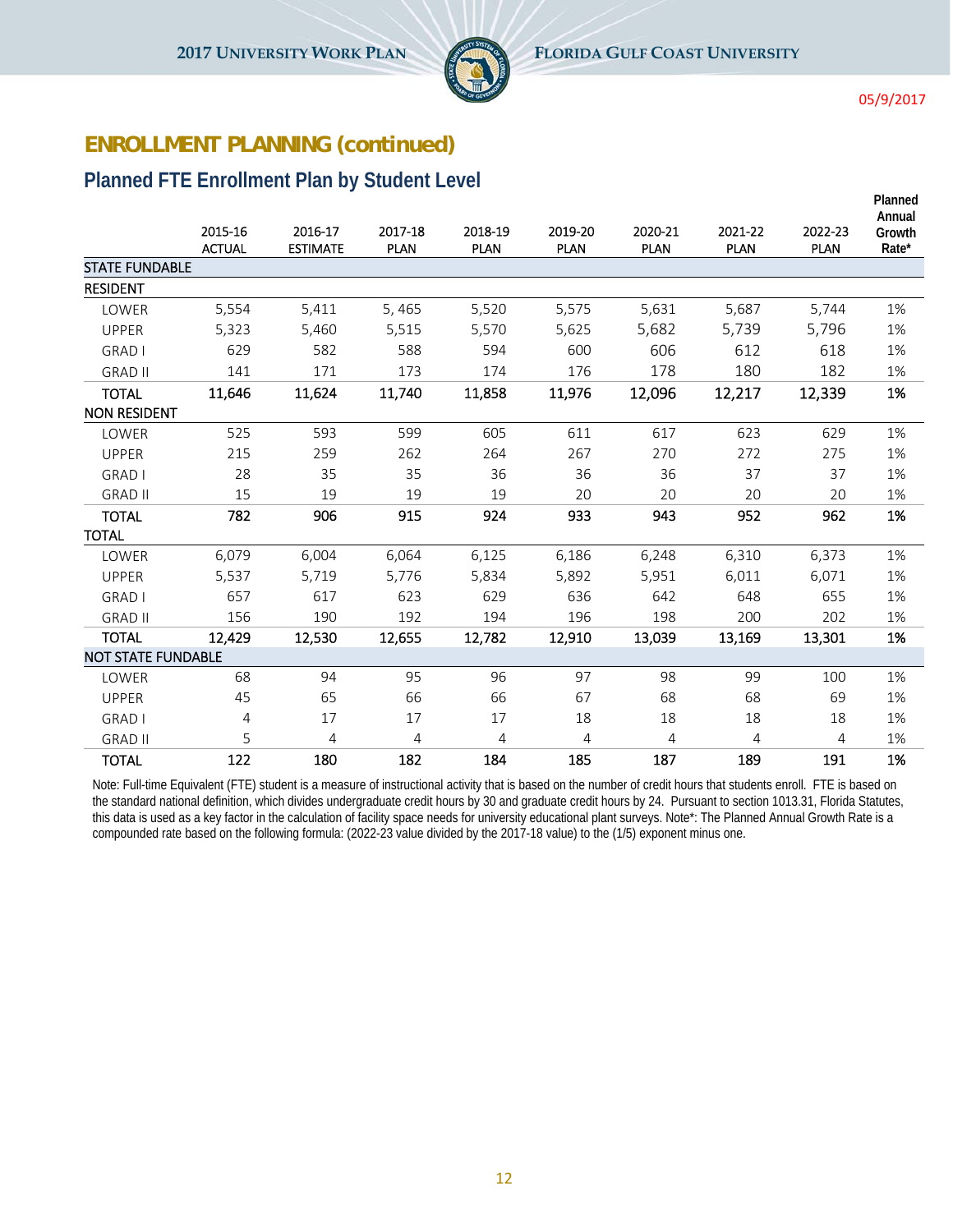

#### **ACADEMIC PROGRAM COORDINATION**

#### **New Programs For Consideration by University in AY 2017-18**

The S.U.S. Council of Academic Vice Presidents (CAVP) Academic Program Coordination Work Group will review these programs as part of their on-going coordination efforts. The programs listed below are based on the 2016 Work Plan list for programs under consideration for 2017-18.

|                                             |                 |                  | <b>OTHER</b>                 | <b>OFFERED VIA</b> |                   | <b>PROPOSED</b>   |
|---------------------------------------------|-----------------|------------------|------------------------------|--------------------|-------------------|-------------------|
|                                             |                 | <b>AREA OF</b>   | <b>UNIVERSITIES</b>          | <b>DISTANCE</b>    | <b>PROJECTED</b>  | DATE OF           |
|                                             | <b>CIP CODE</b> | <b>STRATEGIC</b> | <b>WITH SAME</b>             | <b>LEARNING</b>    | <b>ENROLLMENT</b> | <b>SUBMISSION</b> |
| <b>PROGRAM TITLES</b>                       | 6-digit         | <b>EMPHASIS</b>  | <b>PROGRAM</b>               | <b>IN SYSTEM</b>   | in 5th year       | <b>TO UBOT</b>    |
| <b>BACHELOR'S PROGRAMS</b>                  |                 |                  |                              |                    |                   |                   |
| Supply Chain Management                     | 52.0203         | <b>STEM</b>      | FPU, UNF, UWF                | No                 | 30                | 4/2018            |
| <b>Business Analytics &amp; Informatics</b> | 11.0104         | <b>STEM</b>      | None                         | No                 | 30                | 4/2018            |
| <b>Construction Management</b>              | 15.1001         | <b>STEM</b>      | FAMU, FIU, UF,<br><b>UNF</b> | N <sub>o</sub>     | 30                | 4/2018            |
| Digital Media Design                        | 50.0102         | <b>STEM</b>      | UF, UCF                      | No                 | 75                | 4/2018            |

| MASTER'S, SPECIALIST AND OTHER ADVANCED MASTER'S PROGRAMS |         |         |                 |     |    |        |  |  |  |  |
|-----------------------------------------------------------|---------|---------|-----------------|-----|----|--------|--|--|--|--|
|                                                           |         |         | FAMU, FAU, FIU, |     |    |        |  |  |  |  |
| <b>Health Administration</b>                              | 51.0701 | HFAI TH | UF,UNF,USFT,    | Yes | 75 | 4/2018 |  |  |  |  |
|                                                           |         |         | UWF             |     |    |        |  |  |  |  |
| <b>Athletic Training</b>                                  | 51.0913 | HEALTH  | <b>FIU.USFT</b> | Yes | 18 | 4/2018 |  |  |  |  |
| <b>DOCTORAL PROGRAMS</b>                                  |         |         |                 |     |    |        |  |  |  |  |

#### **New Programs For Consideration by University in 2018-20**

These programs will be used in the 2017 Work Plan list for programs under consideration for 2018-19.

| <b>PROGRAM TITLES</b>                                     | <b>CIP CODE</b><br>6-digit | <b>AREA OF</b><br><b>STRATEGIC</b><br><b>EMPHASIS</b> | <b>OTHER</b><br><b>UNIVERSITIES</b><br><b>WITH SAME</b><br><b>PROGRAM</b> | <b>OFFERED VIA</b><br><b>DISTANCE</b><br><b>LEARNING</b><br><b>IN SYSTEM</b> | <b>PROJECTED</b><br><b>ENROLLMENT</b><br>in 5th year | <b>PROPOSED</b><br>DATE OF<br><b>SUBMISSION</b><br>TO UBOT |
|-----------------------------------------------------------|----------------------------|-------------------------------------------------------|---------------------------------------------------------------------------|------------------------------------------------------------------------------|------------------------------------------------------|------------------------------------------------------------|
| <b>BACHELOR'S PROGRAMS</b>                                |                            |                                                       |                                                                           |                                                                              |                                                      |                                                            |
| Real Estate                                               | 52.1501                    | None                                                  | FAU, FIU, FSU,<br>UCF.UF                                                  | No.                                                                          | 75                                                   | 4/2019                                                     |
| <b>Professional Sales</b>                                 | 52.1804                    | None                                                  | None                                                                      | No.                                                                          | 75                                                   | 4/2019                                                     |
| Physics                                                   | 40.0801                    | <b>STEM</b>                                           | FAMU, FAU,<br>FIU, FSU,<br>UCF, UF,<br>UNF, USFT,<br><b>UWF</b>           | No <sup>'</sup>                                                              | 25                                                   | 4/2019                                                     |
| <b>Environmental Geology</b>                              | 40.0699                    | <b>STEM</b>                                           | None                                                                      | No.                                                                          | 50                                                   | 4/2019                                                     |
|                                                           |                            |                                                       |                                                                           |                                                                              |                                                      |                                                            |
| MASTER'S, SPECIALIST AND OTHER ADVANCED MASTER'S PROGRAMS |                            |                                                       |                                                                           |                                                                              |                                                      |                                                            |
| <b>Educational Technology</b>                             | 13.0501                    | <b>STEM</b>                                           | FAU, FSU, UCF,<br><b>UWF</b>                                              | Yes                                                                          | 50                                                   | 4/2019                                                     |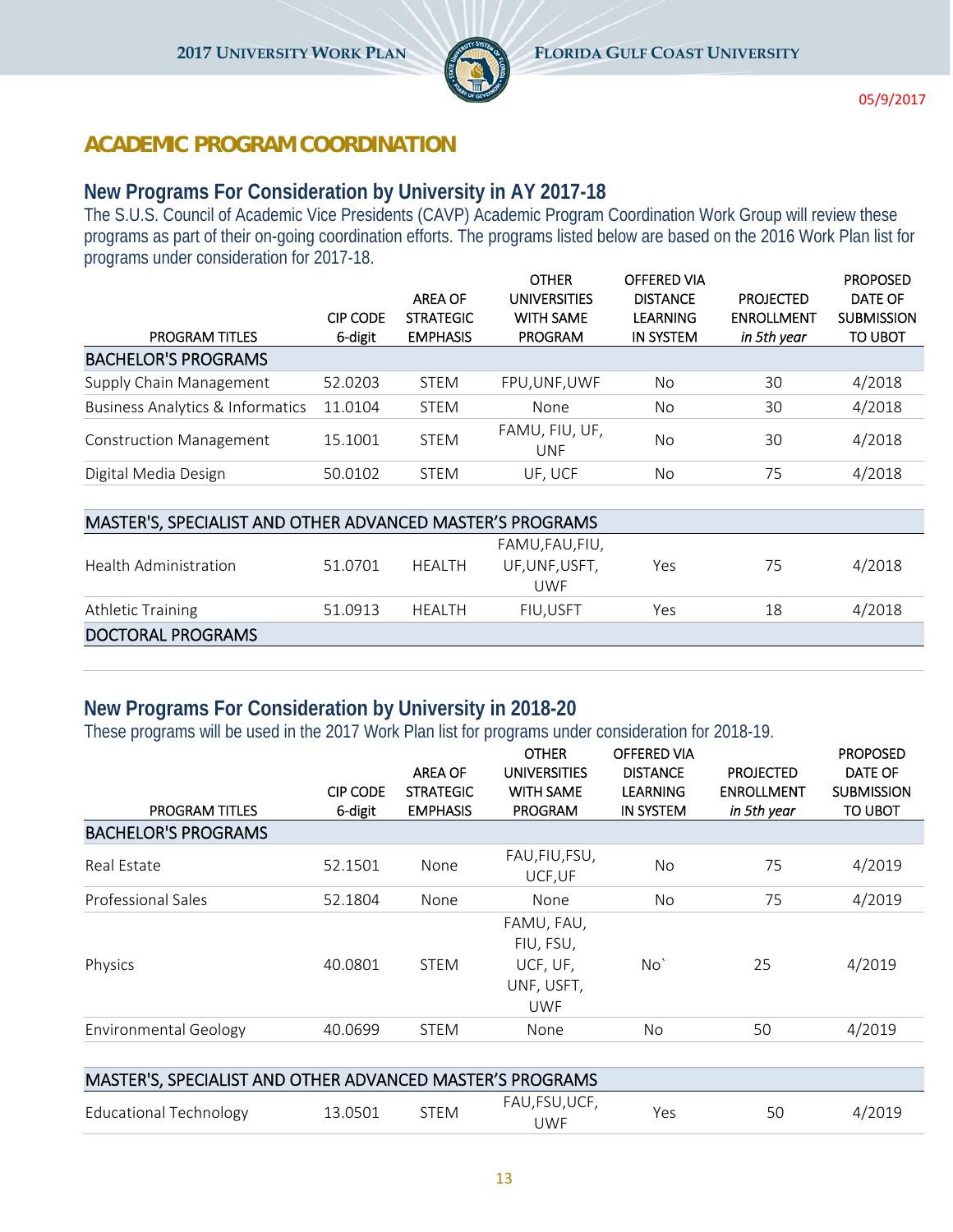

#### **UNIVERSITY REVENUES**

**University Revenues** *(in Millions of Dollars)*

| <b>EDUCATION &amp; GENERAL</b>                | 2015-16<br>Actual | 2016-17<br><b>Estimates</b> |
|-----------------------------------------------|-------------------|-----------------------------|
| <b>Main Operations</b>                        |                   |                             |
| State Funds                                   | \$72.5            | \$76.0                      |
| <b>Tuition</b>                                | \$59.7            | \$59.1                      |
| <b>SUBTOTAL</b>                               | \$132.2           | \$135.1                     |
| <b>EDUCATION &amp; GENERAL TOTAL REVENUES</b> | \$132.2           | \$135.1                     |

Note: State funds include General Revenue funds, Lottery funds, Federal Stimulus funds, and Phosphate Research funds (for Polytechnic) appropriated by the Florida Legislature (as reported in the Annual Accountability Report). Actual tuition includes base tuition and tuition differential fee revenues for resident and non-resident undergraduate and graduate students net of waivers (as reported in the Annual Accountability Report).

#### **OTHER BUDGET ENTITIES**

| <b>Auxiliary Enterprises</b>  | \$47.8  | \$48.3  |
|-------------------------------|---------|---------|
| <b>Contracts &amp; Grants</b> | \$12.5  | \$13.9  |
| Local Funds                   | \$40.5  | \$43.4  |
| <b>Total</b>                  | \$100.8 | \$105.6 |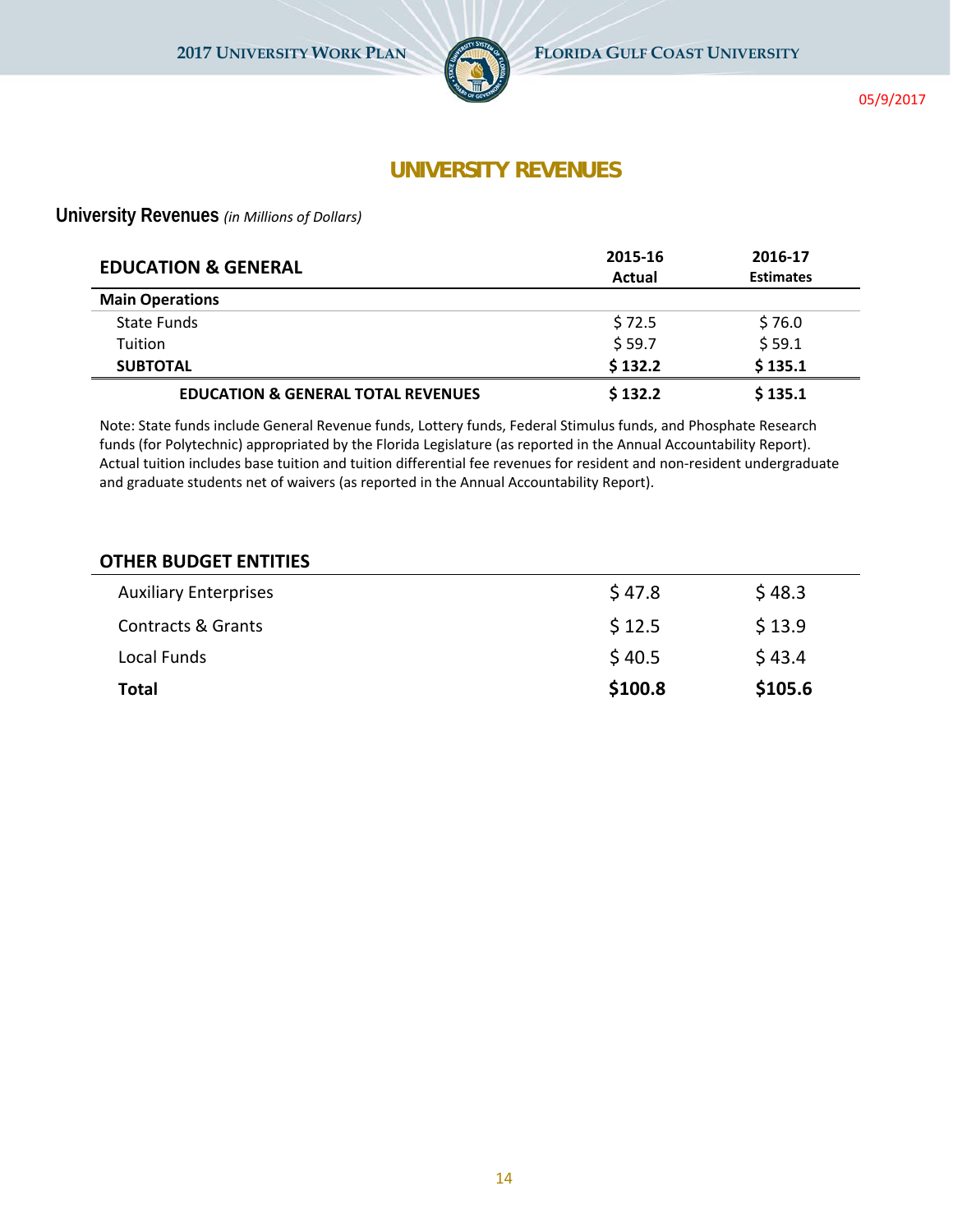

# **UNIVERSITY TUITION, FEES AND HOUSING PROJECTIONS**

| <b>Undergraduate Students</b>                                            |             | -Actual-    |                      |            |                         | -Projected---                       |                      |
|--------------------------------------------------------------------------|-------------|-------------|----------------------|------------|-------------------------|-------------------------------------|----------------------|
|                                                                          | 2014-15     | 2015-16     | 2016-17              | 2018-19    | 2019-20                 | 2020-21                             | 2020-21              |
| Tuition:                                                                 |             |             |                      |            |                         |                                     |                      |
| Base Tuition - (0% inc. for 2016-17 to 2019-20)                          | \$105.07    | \$105.07    | \$105.07             | \$105.07   | \$105.07                | \$105.07                            | \$105.07             |
| Tuition Differential <sup>5</sup>                                        | 36.38       | \$36.38     | \$36.38              | \$36.38    | \$36.38                 | \$36.38                             | \$36.38              |
| <b>Total Base Tuition &amp; Differential per Credit Hour</b>             | \$141.45    | \$141.45    | \$141.45             | \$141.45   | \$141.45                | \$141.45                            | $\overline{$}141.45$ |
| % Change                                                                 |             | 0.0%        | 0.0%                 | 0.0%       | 0.0%                    | 0.0%                                | 0.0%                 |
|                                                                          |             |             |                      |            |                         |                                     |                      |
| Fees (per credit hour):                                                  |             |             |                      |            |                         |                                     |                      |
| Student Financial Aid <sup>1</sup>                                       | \$5.25      | \$5.25      | \$5.25               | \$5.25     | \$5.25                  | \$5.25                              | \$5.25               |
| Capital Improvement <sup>2</sup>                                         | \$6.76      | \$6.76      | \$6.76               | \$6.76     | \$6.76                  | \$6.76                              | \$6.76               |
| Activity & Service                                                       | \$11.50     | \$11.50     | \$11.50              | \$11.50    | \$11.50                 | \$11.50                             | \$11.50              |
| Health                                                                   | \$9.24      | \$9.24      | \$9.24               | \$9.24     | \$9.24                  | \$9.24                              | \$9.24               |
| Athletic                                                                 | \$17.54     | \$17.54     | \$17.54              | \$17.54    | \$17.54                 | \$17.54                             | \$17.54              |
| <b>Transportation Access</b>                                             | \$8.70      | \$8.70      | \$8.70               | \$8.70     | \$8.70                  | \$8.70                              | \$8.70               |
| Technology <sup>1</sup>                                                  | \$5.25      | \$5.25      | \$5.25               | \$5.25     | \$5.25                  | \$5.25                              | \$5.25               |
| Green Fee (USF, NCF, UWF only)                                           |             |             |                      |            |                         |                                     |                      |
| Student Life & Services Fee (UNF only)                                   |             |             |                      |            |                         |                                     |                      |
| Marshall Center Fee (USF only)                                           |             |             |                      |            |                         |                                     |                      |
| Student Affairs Facility Use Fee (FSU only)                              |             |             |                      |            |                         |                                     |                      |
| <b>Total Fees</b>                                                        | \$64.24     | \$64.24     | \$64.24              | \$64.24    | \$64.24                 | \$64.24                             | \$64.24              |
|                                                                          |             |             |                      |            |                         |                                     |                      |
| <b>Total Tuition and Fees per Credit Hour</b>                            | \$205.69    | \$205.69    | $\overline{$}205.69$ | \$205.69   | $\overline{$}205.69$    | \$205.69                            | \$205.69             |
| % Change                                                                 |             | 0.0%        | 0.0%                 | 0.0%       | 0.0%                    | 0.0%                                | 0.0%                 |
|                                                                          |             |             |                      |            |                         |                                     |                      |
| Fees (block per term):                                                   |             |             |                      |            |                         |                                     |                      |
| Activity & Service                                                       |             |             |                      |            |                         |                                     |                      |
| Health                                                                   |             |             |                      |            |                         |                                     |                      |
| Athletic                                                                 |             |             |                      |            |                         |                                     |                      |
| <b>Transportation Access</b>                                             |             |             |                      |            |                         |                                     |                      |
| Marshall Center Fee (USF only)                                           |             |             |                      |            |                         |                                     |                      |
| Student Affairs Facility Use Fee (FSU only)<br>List any new fee proposed |             |             |                      |            |                         |                                     |                      |
| <b>Total Block Fees per term</b>                                         | \$0.00      | \$0.00      | \$0.00               | \$0.00     | \$0.00                  | \$0.00                              | \$0.00               |
| % Change                                                                 |             | #DIV/0!     | #DIV/0!              | #DIV/0!    | #DIV/0!                 | #DIV/0!                             | #DIV/0!              |
|                                                                          |             |             |                      |            |                         |                                     |                      |
| <b>Total Tuition for 30 Credit Hours</b>                                 | \$4,191.00  | \$4,191.00  | \$4,191.00           | \$4,191.00 | \$4,191.00              | \$4,191.00                          | \$4,191.00           |
| <b>Total Fees for 30 Credit Hours</b>                                    | \$1,927.20  | \$1,927.20  | \$1,927.20           | \$1,927.20 | \$1,927.20              | \$1,927.20                          | \$1,927.20           |
| <b>Total Tuition and Fees for 30 Credit Hours</b>                        | \$6,118.20  | \$6,118.20  | \$6,118.20           | \$6,118.20 | \$6,118.20              | \$6,118.20                          | \$6,118.20           |
| \$ Change                                                                |             | \$0.00      | \$0.00               | \$0.00     | \$0.00                  | \$0.00                              | \$0.00               |
| % Change                                                                 |             | 0.0%        | 0.0%                 | 0.0%       | 0.0%                    | 0.0%                                | 0.0%                 |
|                                                                          |             |             |                      |            |                         |                                     |                      |
| Out-of-State Fees                                                        |             |             |                      |            |                         |                                     |                      |
| Out-of-State Undergraduate Fee                                           | \$604.58    | \$604.58    | \$604.58             | \$604.58   | \$604.58                | \$604.58                            | \$604.58             |
| Out-of-State Undergraduate Student Financial Aid <sup>3</sup>            | \$30.21     | \$30.21     | \$30.21              | \$30.21    | \$30.21                 | \$30.21                             | \$30.21              |
| Total per credit hour                                                    | \$634.79    | \$634.79    | \$634.79             | \$634.79   | \$634.79                | \$634.79                            | \$634.79             |
| % Change                                                                 |             | 0.0%        | 0.0%                 | 0.0%       | 0.0%                    | 0.0%                                | 0.0%                 |
| <b>Total Tuition for 30 Credit Hours</b>                                 | \$22,328.40 | \$22,328.40 | \$22,328.40          |            | \$22,328.40 \$22,328.40 | \$22,328.40                         | \$22,328.40          |
| <b>Total Fees for 30 Credit Hours</b>                                    | \$2,833.50  | \$2,833.50  | \$2,833.50           | \$2,833.50 | \$2,833.50              | \$2,833.50                          | \$2,833.50           |
| <b>Total Tuition and Fees for 30 Credit Hours</b>                        | \$25,161.90 | \$25,161.90 | \$25,161.90          |            | \$25,161.90 \$25,161.90 | \$25,161.90                         | \$25,161.90          |
| \$ Change                                                                |             | \$0.00      | \$0.00               | \$0.00     | \$0.00                  | \$0.00                              | \$0.00               |
| % Change                                                                 |             | 0.0%        | 0.0%                 | 0.0%       | 0.0%                    | 0.0%                                | 0.0%                 |
|                                                                          |             |             |                      |            |                         |                                     |                      |
| Housing/Dining <sup>4</sup>                                              |             |             |                      |            |                         |                                     |                      |
| \$ Change                                                                | \$9,869.00  | \$9,869.00  | \$10,160.00          |            |                         | \$10,160.00 \$10,160.00 \$10,160.00 | \$10,160.00          |
| % Change                                                                 |             | 0.0%        | 2.9%                 | 0.0%       | 0.0%                    | 0.0%                                | 0.0%                 |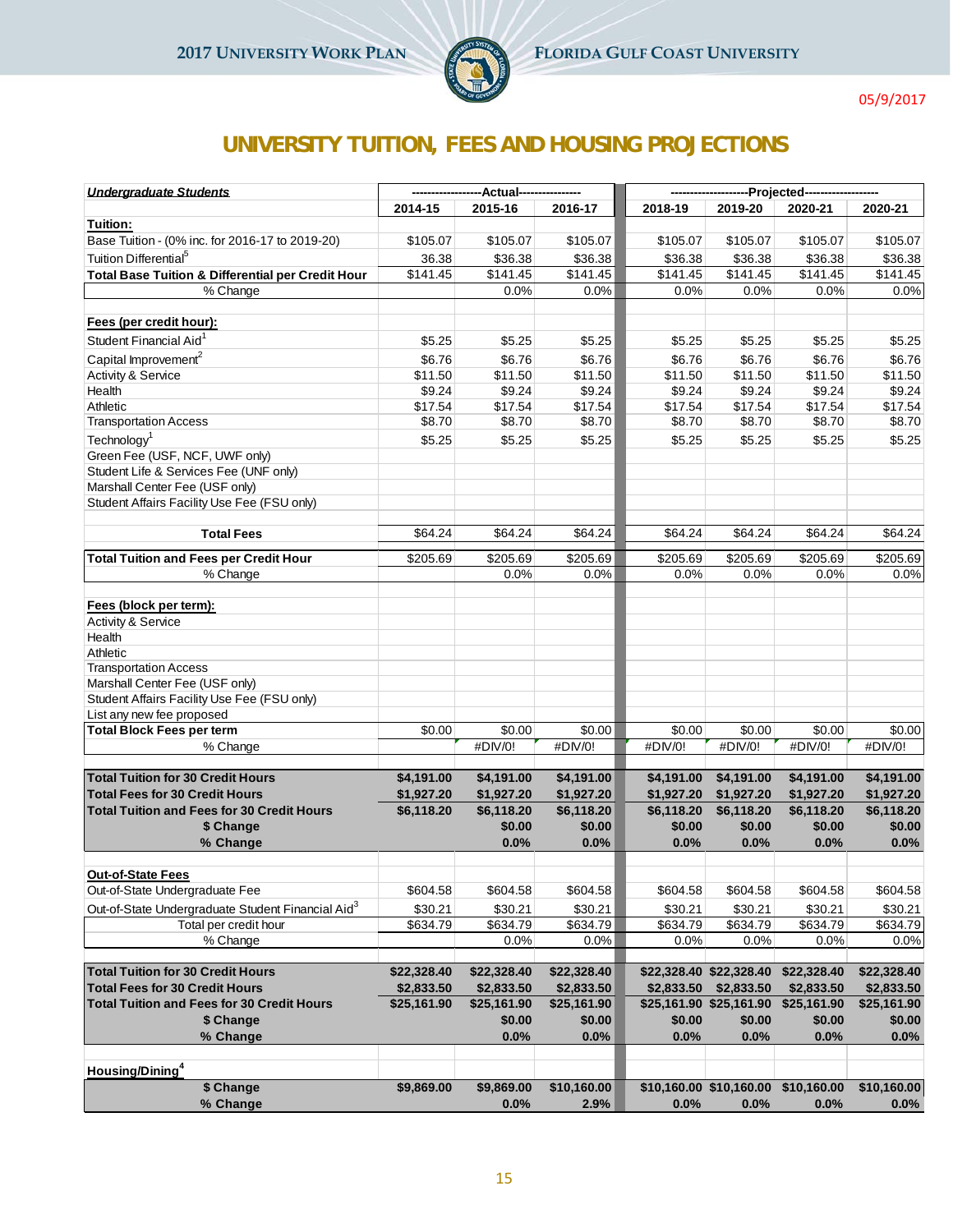

## **DEFINITIONS**

| <b>Performance Based Funding</b>                                                                       |                                                                                                                                                                                                                                                                                                                                                                                                                                                                                                                                                                                                                                                                                                                                                                                  |
|--------------------------------------------------------------------------------------------------------|----------------------------------------------------------------------------------------------------------------------------------------------------------------------------------------------------------------------------------------------------------------------------------------------------------------------------------------------------------------------------------------------------------------------------------------------------------------------------------------------------------------------------------------------------------------------------------------------------------------------------------------------------------------------------------------------------------------------------------------------------------------------------------|
| 1. Percent of Bachelor's<br>Graduates Enrolled or<br>Employed (\$25,000+)<br>One Year After Graduation | This metric is based on the percentage of a graduating class of bachelor's degree recipients<br>who are enrolled or employed (earning at least \$25,000) somewhere in the United States.<br>Students who do not have valid social security numbers and are not found enrolled are<br>excluded. This data now includes non-Florida data from 41 states and districts, including the<br>District of Columbia and Puerto Rico. Sources: Accountability Report (Table 4O). State<br>University Database System (SUDS), Florida Education & Training Placement Information<br>Program (FETPIP) analysis of Wage Record Interchange System (WRIS2) and Federal<br>Employment Data Exchange (FEDES), and National Student Clearinghouse (NSC).                                          |
| 2. Median Wages<br>of Bachelor's Graduates<br><b>Employed Full-time</b><br>One Year After Graduation   | This metric is based on annualized Unemployment Insurance (UI) wage data from the fourth<br>fiscal quarter after graduation for bachelor's recipients. This data does not include<br>individuals who are self-employed, employed by the military, those without a valid social<br>security number, or making less than minimum wage. This data now includes non-Florida<br>data from 41 states and districts, including the District of Columbia and Puerto Rico.<br>Sources: Accountability Report (Table 4O). State University Database System (SUDS), Florida<br>Education & Training Placement Information Program (FETPIP) analysis of Wage Record<br>Interchange System (WRIS2) and Federal Employment Data Exchange (FEDES), and National<br>Student Clearinghouse (NSC). |
| 3. Cost to the Student<br>Net Tuition & Fees<br>for Resident Undergraduates<br>per 120 Credit Hours    | This metric is based on resident undergraduate student tuition and fees, books and supplies<br>as calculated by the College Board (which serves as a proxy until a university work group<br>makes an alternative recommendation), the average number of credit hours attempted by<br>students who were admitted as FTIC and graduated with a bachelor's degree for programs<br>that requires 120 credit hours, and financial aid (grants, scholarships and waivers) provided<br>to resident undergraduate students (does not include unclassified students). Source:<br>Accountability Report (Table 1D) - which, combines the Legislature's annual General<br>Appropriations Act, university required fees and several files (HTD, SFA, SIF) within SUDS.                       |
| 4. Six Year FTIC<br><b>Graduation Rate</b>                                                             | This metric is based on the percentage of first-time-in-college (FTIC) students who started in<br>the Fall (or summer continuing to Fall) term and had graduated from the same institution<br>within six years. Source: Accountability Report (Table 4D).                                                                                                                                                                                                                                                                                                                                                                                                                                                                                                                        |
| 5. Academic<br><b>Progress Rate</b><br>2nd Year Retention<br>with GPA Above 2.0                        | This metric is based on the percentage of first-time-in-college (FTIC) students who started in<br>the Fall (or summer continuing to Fall) term and were enrolled full-time in their first<br>semester and were still enrolled in the same institution during the Fall term following their<br>first year with had a grade point average (GPA) of at least 2.0 at the end of their first year<br>(Fall, Spring, Summer). Source: Accountability Report (Table 4B).                                                                                                                                                                                                                                                                                                                |
| 6. University Access Rate<br>Percent of Undergraduates<br>with a Pell-grant                            | This metric is based the number of undergraduates, enrolled during the fall term, who<br>received a Pell-grant during the fall term. Unclassified students, who are not eligible for Pell-<br>grants, were excluded from this metric. Source: Accountability Report (Table 3E).                                                                                                                                                                                                                                                                                                                                                                                                                                                                                                  |
| 7. Bachelor's Degrees within<br>Programs of Strategic<br>Emphasis                                      | This metric is based on the number of baccalaureate degrees awarded within the programs<br>designated by the Board of Governors as 'Programs of Strategic Emphasis'. A student who<br>has multiple majors in the subset of targeted Classification of Instruction Program codes will<br>be counted twice (i.e., double-majors are included). Source: Accountability Report (Table<br>4H).                                                                                                                                                                                                                                                                                                                                                                                        |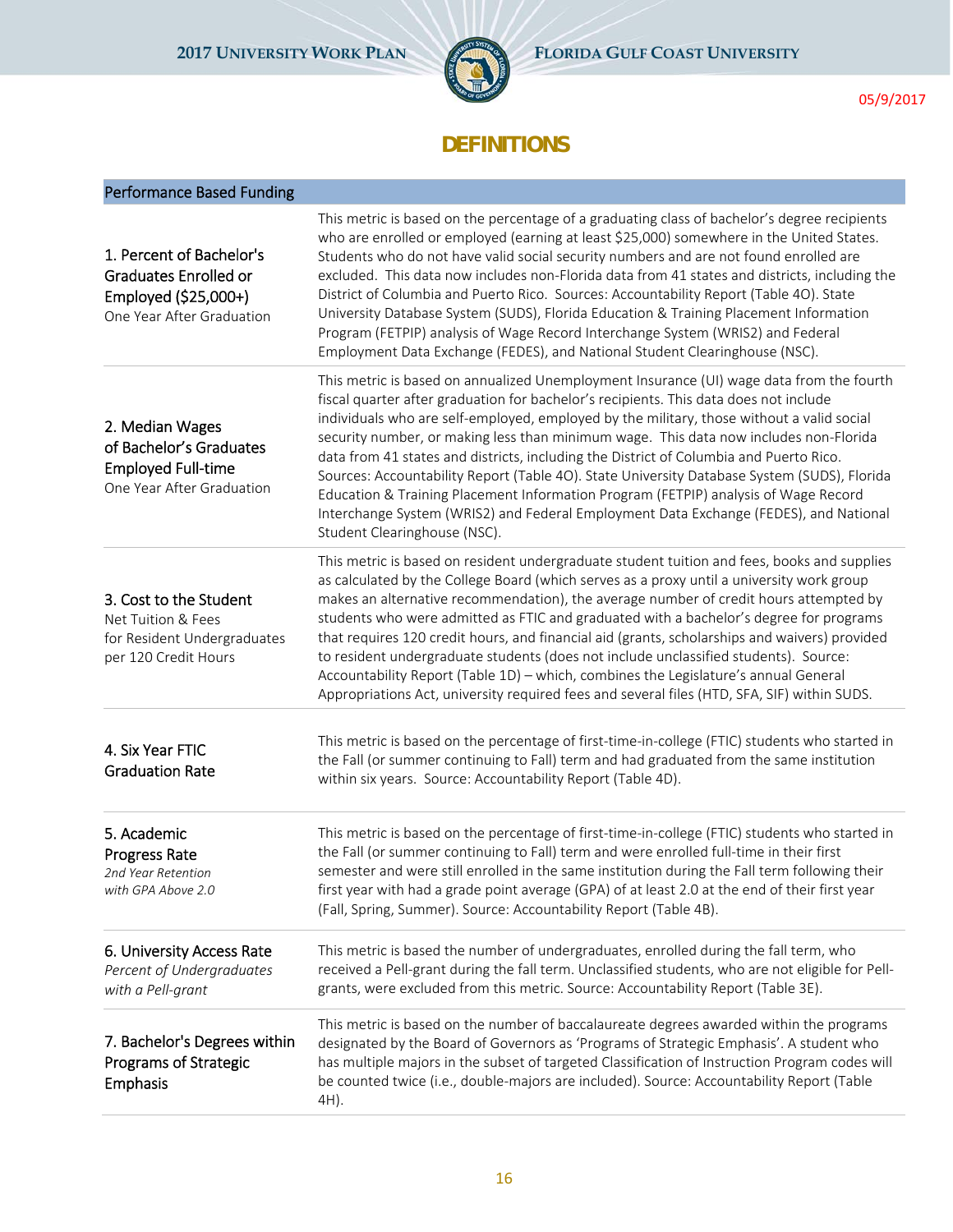

| 8a. Graduate Degrees within<br>Programs of Strategic<br>Emphasis                          | This metric is based on the number of graduate degrees awarded within the programs<br>designated by the Board of Governors as 'Programs of Strategic Emphasis'. A student who<br>has multiple majors in the subset of targeted Classification of Instruction Program codes will<br>be counted twice (i.e., double-majors are included). Source: Accountability Report (Table<br>5C).                                                                                                                                                                                                                                                                                                                                                                                                                                                                                                                                                                                                                                                                                                                                                                                                                                                 |
|-------------------------------------------------------------------------------------------|--------------------------------------------------------------------------------------------------------------------------------------------------------------------------------------------------------------------------------------------------------------------------------------------------------------------------------------------------------------------------------------------------------------------------------------------------------------------------------------------------------------------------------------------------------------------------------------------------------------------------------------------------------------------------------------------------------------------------------------------------------------------------------------------------------------------------------------------------------------------------------------------------------------------------------------------------------------------------------------------------------------------------------------------------------------------------------------------------------------------------------------------------------------------------------------------------------------------------------------|
| 8b. Freshmen in Top 10%<br>of High School Class<br>Applies to: NCF                        | Percent of all degree-seeking, first-time, first-year (freshman) students who had high school<br>class rank within the top 10% of their graduating high school class.<br>Source: New College of Florida as reported to the Common Data Set (C10).                                                                                                                                                                                                                                                                                                                                                                                                                                                                                                                                                                                                                                                                                                                                                                                                                                                                                                                                                                                    |
| <b>BOG Choice Metrics</b>                                                                 |                                                                                                                                                                                                                                                                                                                                                                                                                                                                                                                                                                                                                                                                                                                                                                                                                                                                                                                                                                                                                                                                                                                                                                                                                                      |
| 9a. Percent of Bachelor's<br><b>Degrees Without Excess</b><br>Hours                       | This metric is based on the percentage of baccalaureate degrees awarded within 110% of<br>the credit hours required for a degree based on the Board of Governors Academic Program<br>Inventory.<br>Note: It is important to note that the statutory provisions of the "Excess Hour Surcharge"<br>(1009.286, FS) have been modified several times by the Florida Legislature, resulting in a<br>phased-in approach that has created three different cohorts of students with different<br>requirements. The performance funding metric data is based on the latest statutory<br>requirements that mandates 110% of required hours as the threshold. In accordance with<br>statute, this metric excludes the following types of student credits (ie, accelerated<br>mechanisms, remedial coursework, non-native credit hours that are not used toward the<br>degree, non-native credit hours from failed, incomplete, withdrawn, or repeated courses,<br>credit hours from internship programs, credit hours up to 10 foreign language credit hours,<br>and credit hours earned in military science courses that are part of the Reserve Officers'<br>Training Corps (ROTC) program). Source: State University Database System (SUDS). |
| 9b. Number of<br><b>Faculty Awards</b>                                                    | This metric is based on the number of awards that faculty have earned in the arts,<br>humanities, science, engineering and health fields as reported in the annual 'Top American<br>Research Universities' report. Twenty-three of the most prominent awards are considered,<br>including: Getty Scholars in Residence, Guggenheim Fellows, Howard Hughes Medical<br>Institute Investigators, MacArthur Foundation Fellows, National Endowment for the<br>Humanities (NEH) Fellows, National Medal of Science and National Medal of Technology,<br>Robert Wood Johnson Policy Fellows, Sloan Research Fellows, Woodrow Wilson Fellows, to<br>name a few awards. Source: Center for Measuring University Performance, Annual Report<br>of the Top American Research Universities (TARU).                                                                                                                                                                                                                                                                                                                                                                                                                                              |
| 9c. National Ranking<br>for University                                                    | This metric is based on the number of Top 50 university rankings that NCF earned from the<br>following list of publications: Princeton Review, Fiske Guide, QS World University Ranking,<br>Times Higher Education World University Ranking, Academic Ranking of World University,<br>US News and World Report National University, US News and World Report National Public<br>University, US News and World Report Liberal Arts Colleges, Forbes, Kiplinger, Washington<br>Monthly Liberal Arts Colleges, Washington Monthly National University, and Center for<br>Measuring University Performance. Source: Board of Governors staff review.                                                                                                                                                                                                                                                                                                                                                                                                                                                                                                                                                                                     |
| <b>BOT Choice Metrics</b>                                                                 |                                                                                                                                                                                                                                                                                                                                                                                                                                                                                                                                                                                                                                                                                                                                                                                                                                                                                                                                                                                                                                                                                                                                                                                                                                      |
| 10a. Percent of R&D<br><b>Expenditures Funded from</b><br><b>External Sources</b><br>FAMU | This metric reports the amount of research expenditures that was funded from federal,<br>private industry and other (non-state and non-institutional) sources.<br>Source: National Science Foundation annual survey of Higher Education Research and<br>Development (HERD).                                                                                                                                                                                                                                                                                                                                                                                                                                                                                                                                                                                                                                                                                                                                                                                                                                                                                                                                                          |
| 10b. Bachelor's Degrees<br><b>Awarded to Minorities</b><br>FAU, FGCU, FIU                 | This metric is the number, or percentage, of baccalaureate degrees granted in an academic<br>year to Non-Hispanic Black and Hispanic students. This metric does not include students<br>classified as Non-Resident Alien or students with a missing race code.<br>Source: State University Database System (SUDS).                                                                                                                                                                                                                                                                                                                                                                                                                                                                                                                                                                                                                                                                                                                                                                                                                                                                                                                   |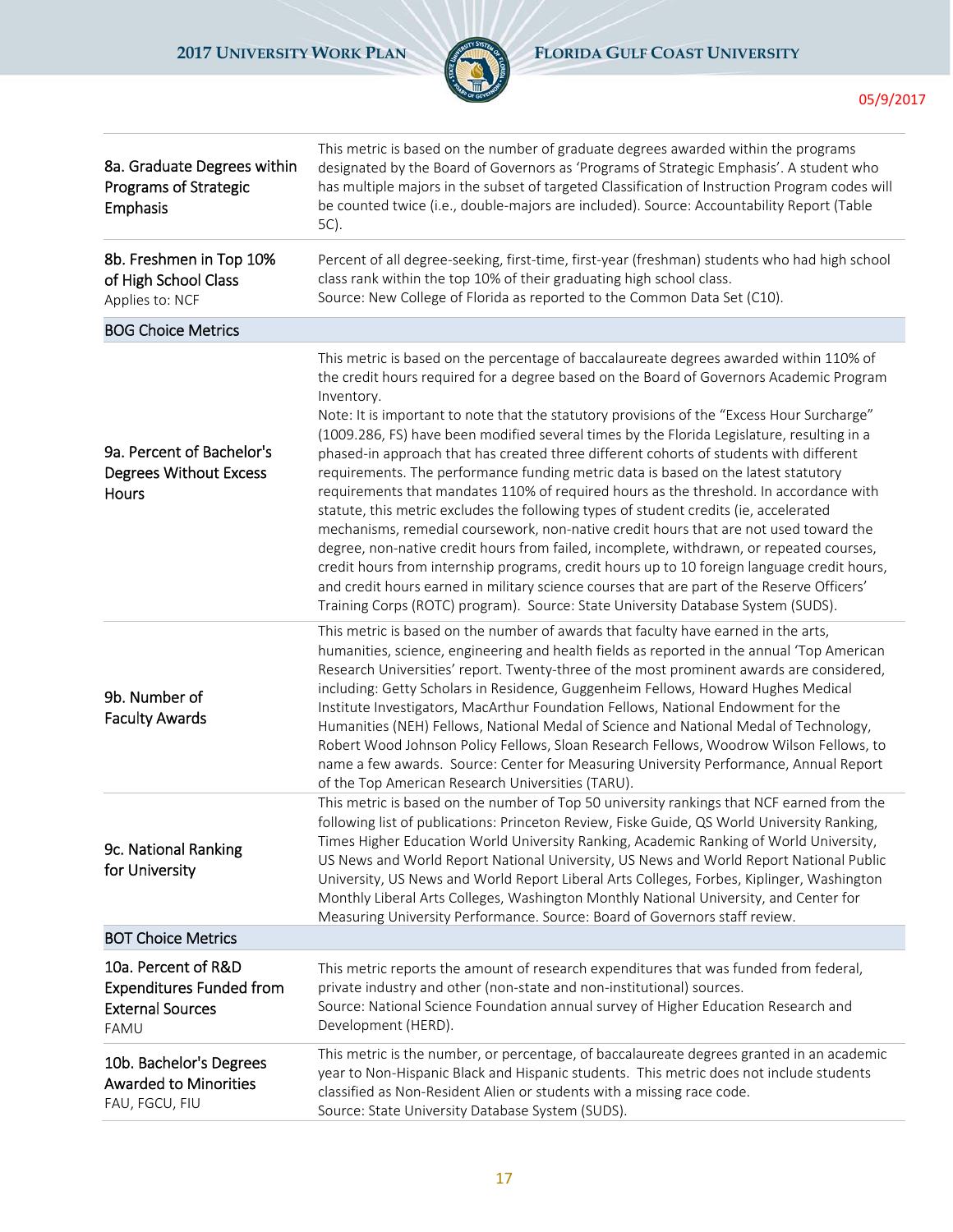

| 10c. National Rank Higher<br>than Predicted by the<br><b>Financial Resources Ranking</b><br>Based on U.S. and World<br>News FSU | This metric is based on the difference between the Financial Resources rank and the overall<br>University rank. U.S. News measures financial resources by using a two-year average<br>spending per student on instruction, research, student services and related educational<br>expenditures - spending on sports, dorms and hospitals doesn't count.<br>Source: US News and World Report's annual National University rankings.                                                                                                                                                                                    |
|---------------------------------------------------------------------------------------------------------------------------------|----------------------------------------------------------------------------------------------------------------------------------------------------------------------------------------------------------------------------------------------------------------------------------------------------------------------------------------------------------------------------------------------------------------------------------------------------------------------------------------------------------------------------------------------------------------------------------------------------------------------|
| 10d. Percent of<br><b>Undergraduate Seniors</b><br>Participating in a Research<br>Course NCF                                    | This metric is based on the percentage of undergraduate seniors who participate in a<br>research course during their senior year.<br>Source: New College of Florida.                                                                                                                                                                                                                                                                                                                                                                                                                                                 |
| 10e. Number of Bachelor<br><b>Degrees Awarded Annually</b><br><b>UCF</b>                                                        | This metric is the number of baccalaureate degrees granted in an academic year. Students<br>who earned two distinct degrees in the same academic year were counted twice; students<br>who completed multiple majors or tracks were only counted once.<br>Source: State University Database System (SUDS).                                                                                                                                                                                                                                                                                                            |
| 10f. Number of<br>Licenses/Options<br>Executed Annually UF                                                                      | This metric is the total number of licenses and options executed annually as reported to<br>Association of Technology Managers (AUTM). The benchmarks are based on UF's rank<br>within AAU institutions. Source: Accountability Report (Table 6A), University of Florida.                                                                                                                                                                                                                                                                                                                                            |
| 10g. Percent of<br>Undergraduate FTE<br>in Online Courses UNF                                                                   | This metric is based on the percentage of undergraduate full-time equivalent (FTE) students<br>enrolled in online courses. The FTE student is a measure of instructional activity that is<br>based on the number of credit hours that students enroll by course level. Distance Learning<br>is a course in which at least 80 percent of the direct instruction of the course is delivered<br>using some form of technology when the student and instructor are separated by time or<br>space, or both (per 1009.24(17), F.S.). Source: Accountability Report (Table 3C), State<br>University Database System (SUDS). |
| <b>Number of Postdoctoral</b><br>Appointees<br><b>USF</b>                                                                       | This metric is based on the number of post-doctoral appointees at the beginning of the<br>academic year. A postdoctoral researcher has recently earned a doctoral (or foreign<br>equivalent) degree and has a temporary paid appointment to focus on specialized<br>research/scholarship under the supervision of a senior scholar.<br>Source: National Science Foundation/National Institutes of Health annual Survey of<br>Graduate Students and Postdoctorates in Science and Engineering (GSS).                                                                                                                  |
| Percentage of Adult<br><b>Undergraduates Enrolled</b><br>UWF                                                                    | This metric is based on the percentage of undergraduates (enrolled during the fall term)<br>who are at least 25 years old at the time of enrollment. This includes undergraduates who<br>are not degree-seeking, or unclassified.<br>Source: State University Database System (SUDS).                                                                                                                                                                                                                                                                                                                                |
| <b>Preeminent Research University Funding Metrics</b>                                                                           |                                                                                                                                                                                                                                                                                                                                                                                                                                                                                                                                                                                                                      |
| Average GPA and SAT Score                                                                                                       | An average weighted grade point average of 4.0 or higher and an average SAT score of 1200<br>or higher for fall semester incoming freshmen, as reported annually in the admissions data<br>that universities submit to the Board of Governors. This data includes registered FTIC                                                                                                                                                                                                                                                                                                                                    |

('A','P','X'). Public University National Ranking A top‐50 ranking on at least two well‐known and highly respected national public university rankings, reflecting national preeminence, using most recent rankings, includes: Princeton Review, Fiske Guide, QS World University Ranking, Times Higher Education World University Ranking, Academic Ranking of World University, US News and World Report National University, US News and World Report National Public University, US News and World Report Liberal Arts Colleges, Forbes, Kiplinger, Washington Monthly Liberal Arts Colleges, Washington Monthly National University, and Center for Measuring University Performance.

(student type='B','E') with an admission action of admitted or provisionally admitted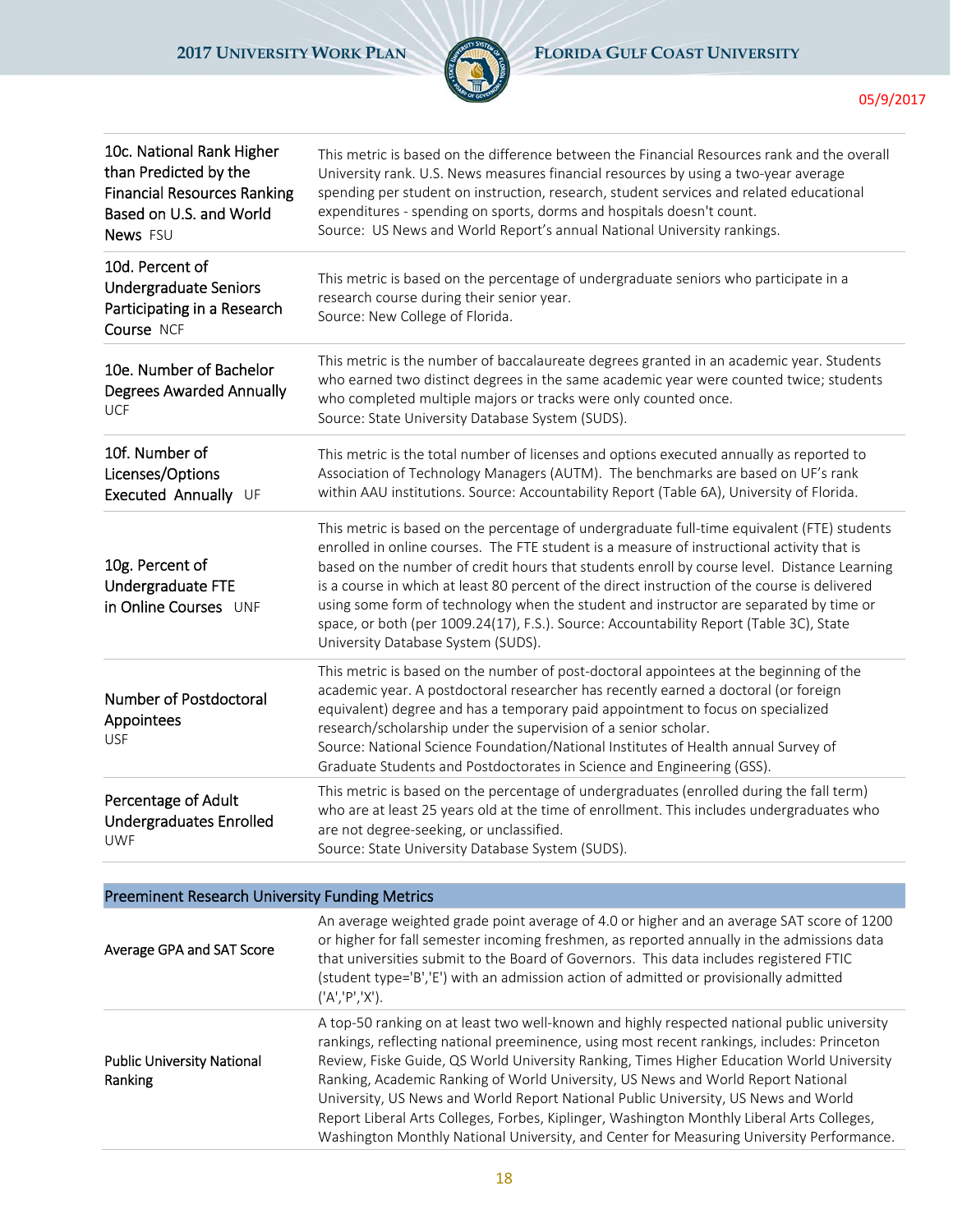

| <b>Freshman Retention Rate</b><br>(Full-time, FTIC)                            | Freshman Retention Rate (Full-time, FTIC) as reported annually to the Integrated<br>Postsecondary Education Data System (IPEDS). The retention rates that are reported in the<br>Board's annual Accountability report are preliminary because they are based on student<br>enrollment in their second fall term as reported by the 28th calendar day following the first<br>day of class. When the Board of Governors reports final retention rates to IPEDS in the<br>Spring (usually the first week of April), that data is based on the student enrollment data as<br>reported after the Fall semester has been completed. The preliminary and final retention<br>rates are nearly identical when rounded to the nearest whole number. |
|--------------------------------------------------------------------------------|-------------------------------------------------------------------------------------------------------------------------------------------------------------------------------------------------------------------------------------------------------------------------------------------------------------------------------------------------------------------------------------------------------------------------------------------------------------------------------------------------------------------------------------------------------------------------------------------------------------------------------------------------------------------------------------------------------------------------------------------|
| 6-year Graduation Rate<br>(Full-time, FTIC)                                    | Cohorts are based on undergraduate students who enter the institution in the Fall term (or<br>Summer term and continue into the Fall term). Percent Graduated is based on federal rate<br>and does not include students who originally enroll as part-time students, or who transfer<br>into the institution. This metric complies with the requirements of the federal Student Right<br>to Know Act that requires institutions to report the completion status at 150% of normal<br>time (or six years). For more information about how this data is calculated, see:<br>http://www.flbog.edu/about/budget/docs/performance funding/PBF GRADUATION and RETENTIO<br>N Methodology FINAL.pdf.                                              |
| National Academy<br>Memberships                                                | National Academy Memberships held by faculty as reported by the Center for Measuring<br>University Performance in the Top American Research Universities (TARU) annual report or<br>the official membership directories maintained by each national academy.                                                                                                                                                                                                                                                                                                                                                                                                                                                                              |
| <b>Science &amp; Engineering</b><br>Research Expenditures (\$M)                | Science & Engineering Research Expenditures, including federal research expenditures as<br>reported annually to the National Science Foundation (NSF).                                                                                                                                                                                                                                                                                                                                                                                                                                                                                                                                                                                    |
| Non-Medical<br><b>Science &amp; Engineering</b><br>Research Expenditures (\$M) | Total S&E research expenditures in non-medical sciences as reported to the NSF. This<br>removes medical sciences funds (9F & 12F in HERD survey) from the total S&E amount.                                                                                                                                                                                                                                                                                                                                                                                                                                                                                                                                                               |
| National Ranking in S.T.E.M.<br>Research Expenditures                          | The NSF identifies 8 broad disciplines within Science & Engineering (Computer Science,<br>Engineering, Environmental Science, Life Science, Mathematical Sciences, Physical Sciences,<br>Psychology, Social Sciences). The rankings by discipline are determined by BOG staff using<br>the NSF WebCaspar database.                                                                                                                                                                                                                                                                                                                                                                                                                        |
| <b>Patents Awarded</b><br>(3 calendar years)                                   | Total patents awarded by the United States Patent and Trademark Office (USPTO) for the<br>most recent three calendar year period. Due to a year-lag in published reports, Board of<br>Governors staff query the USPTO database with a query that only counts utility<br>patents:"(AN/"University Name" AND ISD/yyyymmdd->yyyymmdd AND APT/1)".                                                                                                                                                                                                                                                                                                                                                                                            |
| Doctoral Degrees Awarded<br>Annually                                           | Doctoral degrees awarded annually, as reported annually in the Board of Governors<br>Accountability Report.                                                                                                                                                                                                                                                                                                                                                                                                                                                                                                                                                                                                                               |
| Number of Post-Doctoral<br>Appointees                                          | The number of Postdoctoral Appointees awarded annually, as reported in the TARU annual<br>report. This data is based on National Science Foundation/National Institutes of Health<br>annual Survey of Graduate Students and Postdoctorates in Science and Engineering (GSS).                                                                                                                                                                                                                                                                                                                                                                                                                                                              |
| Endowment Size (\$M)                                                           | This data comes from the National Association of College and University Business Officers<br>(NACUBO) and Commonfund Institute's annual report of Market Value of Endowment<br>Assets - which, due to timing, may release the next fiscal year's data after the Board of<br>Governors Accountability report is published.                                                                                                                                                                                                                                                                                                                                                                                                                 |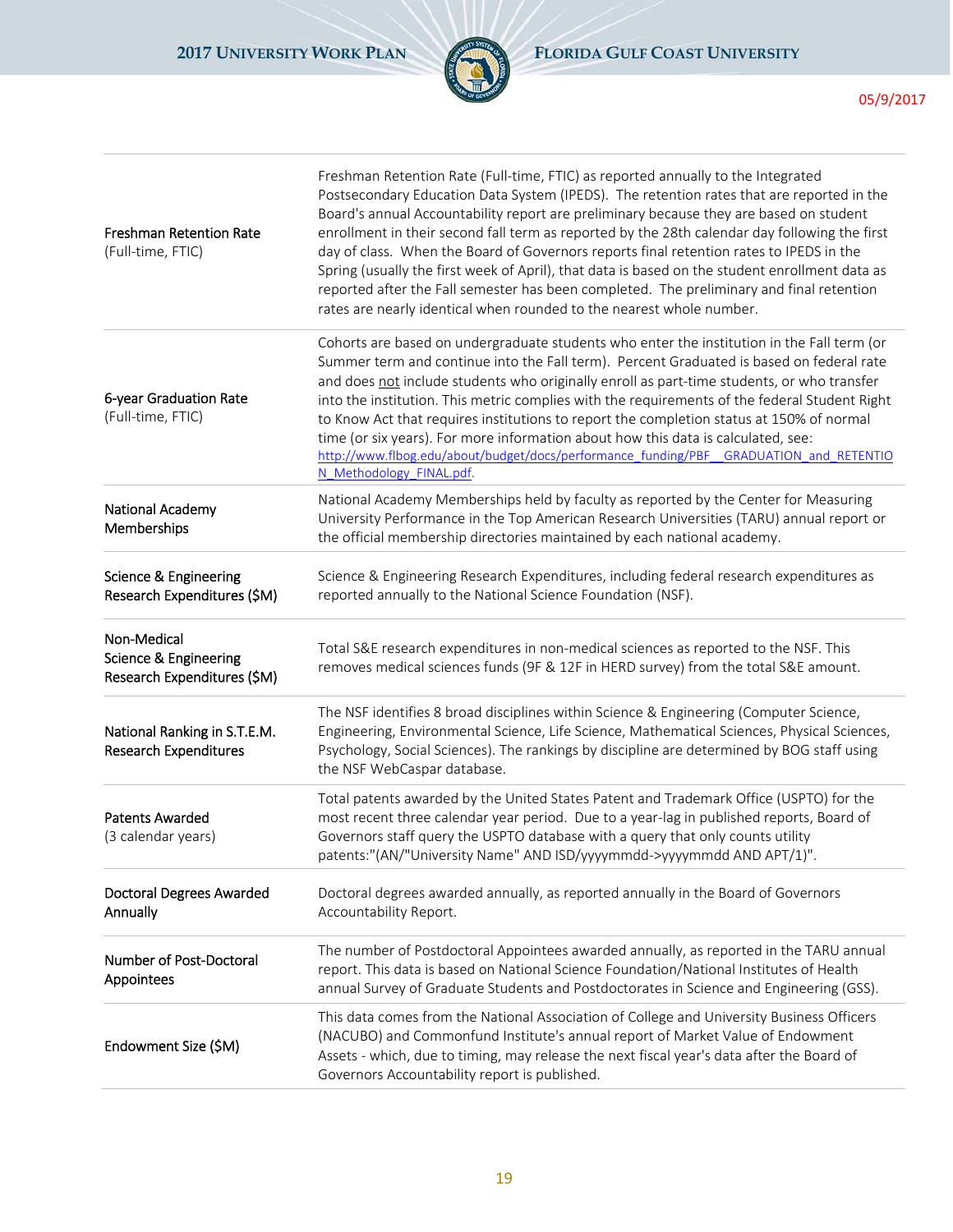

# Key Performance Indicators

| <b>Teaching &amp; Learning Metrics</b>                                            |                                                                                                                                                                                                                                                                                                                                                                                                                                                                                                                                                                                                                                                                                                                 |
|-----------------------------------------------------------------------------------|-----------------------------------------------------------------------------------------------------------------------------------------------------------------------------------------------------------------------------------------------------------------------------------------------------------------------------------------------------------------------------------------------------------------------------------------------------------------------------------------------------------------------------------------------------------------------------------------------------------------------------------------------------------------------------------------------------------------|
| Freshmen in Top 10%<br>of HS Graduating Class                                     | Percent of all degree-seeking, first-time, first-year (freshman) students who had high school<br>class rank within the top 10% of their graduating high school class. As reported by the<br>university to the Common Data Set (C10).                                                                                                                                                                                                                                                                                                                                                                                                                                                                            |
| Professional/Licensure<br><b>Exam First-time Pass Rates</b>                       | The number of exams with first-time pass rates above and below the national or state<br>average, as reported in the annual Accountability report, including: Nursing, Law, Medicine (3<br>subtests), Veterinary, Pharmacy, Dental (2 subtests), Physical Therapy, and Occupational<br>Therapy.                                                                                                                                                                                                                                                                                                                                                                                                                  |
| Average Time to Degree<br>for FTIC in 120hr programs                              | This metric is the number of years between the start date (using date of most recent<br>admission) and the end date (using the last month in the term degree was granted) for a<br>graduating class of first-time, single-major baccalaureates in 120 credit hour programs within<br>a (Summer, Fall, Spring) year.                                                                                                                                                                                                                                                                                                                                                                                             |
| <b>FTIC Graduation Rates</b><br>In 4 years (or less)                              | As reported in the annual Accountability report (table 4D), First-time-in-college (FTIC) cohort<br>is defined as undergraduates entering in fall term (or summer continuing to fall) with fewer<br>than 12 hours earned since high school graduation. The rate is the percentage of the initial<br>cohort that has either graduated from or is still enrolled in the same institution by the fourth<br>academic year. Both full-time and part-time students are used in the calculation. The initial<br>cohort is revised to remove students, who have allowable exclusions as defined by IPEDS,<br>from the cohort.                                                                                            |
| Bachelor's Degrees Awarded                                                        | This is a count of baccalaureate degrees awarded as reported in the annual Accountability<br>Report (Table 4G).                                                                                                                                                                                                                                                                                                                                                                                                                                                                                                                                                                                                 |
| <b>Graduate Degrees Awarded</b>                                                   | This is a count of graduate degrees awarded as reported in the Accountability Report (Table<br>5B).                                                                                                                                                                                                                                                                                                                                                                                                                                                                                                                                                                                                             |
| Bachelor's Degrees Awarded<br>To African-American and<br><b>Hispanic Students</b> | Non-Hispanic Black and Hispanic do not include students classified as Non-Resident Alien or<br>students with a missing race code - as reported in the Accountability Report (table 4I).<br>Students who earn two distinct degrees in the same term are counted twice - whether their<br>degrees are from the same six-digit CIP code or different CIP codes. Students who earn only<br>one degree are counted once - even if they completed multiple majors or tracks. Percentage<br>of Degrees is based on the number of baccalaureate degrees awarded to non-Hispanic Black<br>and Hispanic students divided by the total degrees awarded - excluding those awarded to<br>non-resident aliens and unreported. |
| Adult (Aged 25+)<br><b>Undergraduates Enrolled</b><br>Fall term                   | This metric is based on the age of the student at the time of enrollment (not upon entry).<br>Age acts as a surrogate variable that captures a large, heterogeneous population of adult<br>students who often have family and work responsibilities as well as other life circumstances<br>that can interfere with successful completion of educational objectives.                                                                                                                                                                                                                                                                                                                                             |
| Percent of Undergraduate<br>FTE Enrolled in Online Courses                        | Full-time Equivalent (FTE) student is a measure of instructional activity that is based on the<br>number of credit hours that students enroll. FTE is based on the US definition, which divides<br>undergraduate credit hours by 30. Distance Learning is a course in which at least 80 percent<br>of the direct instruction of the course is delivered using some form of technology when the<br>student and instructor are separated by time or space, or both (per 1009.24(17), F.S.).                                                                                                                                                                                                                       |
| Percent of Bachelor's Degrees<br>in STEM & Health                                 | The percentage of baccalaureate degrees that are classified as STEM by the Board of<br>Governors in the SUS program inventory as reported in the annual Accountability Report<br>(Table 4H).                                                                                                                                                                                                                                                                                                                                                                                                                                                                                                                    |
| Percent of Graduate Degrees<br>in STEM & Health                                   | The percentage of baccalaureate degrees that are classified as STEM by the Board of<br>Governors in the SUS program inventory as reported in the annual Accountability Report<br>(Table 5C).                                                                                                                                                                                                                                                                                                                                                                                                                                                                                                                    |